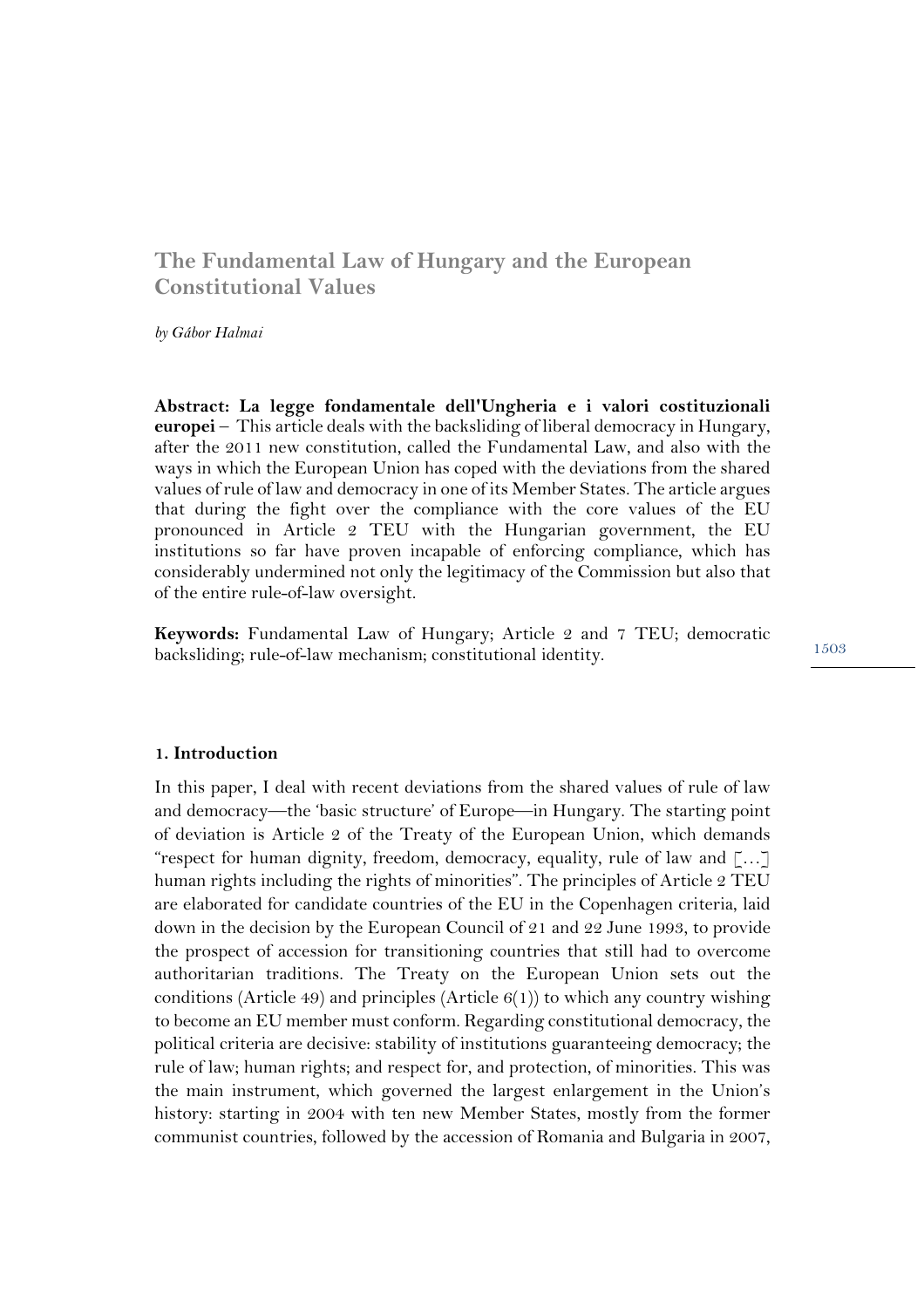and concluded by the admission of Croatia in 20131. As Dimitry Kochenov argues, the assessment of democracy and the rule of law criteria during this enlargement was not really full, consistent and impartial, and the threshold to meet the criteria was very low. As a result, the Commission failed to establish a link between the actual stage of reform in the candidate countries and the acknowledgement that the Copenhagen political criteria had been met<sup>2</sup> . It happened only after Croatia's accession that the European Commission suggested various adjustments to the negotiation procedure3. But not only the conditionality requirements were not taken seriously, but their maintenance was also missing after accession4. The only time the EU expressed some doubts and extended the validity of pre-accession values-promotion in the form of a post-accession monitoring was the so-called Cooperation and Verification Mechanism applicable to Bulgaria and Romania, which remained in force even after they became full members<sup>5</sup>. During the 2012 Romanian constitutional crisis, the Commission successfully used the fact that the Mechanism had been expected to be discontinued in the middle of the crisis as leverage<sup>6</sup>.

The weakness of the Copenhagen criteria and the lack of their application after accession caused a discrepancy between EU accession conditions and membership obligations, which might be one of the reasons for non-compliance after accession in some of the new Member States. The other reason is certainly the authoritarian past of the new democracies. Even though the immediate cause might have been the Austrian 'Haider affair'<sup>7</sup> , as Wojciech Sadurski rightly argues, the Central and Eastern European applicants' history was the main reason why

<sup>1</sup> The Croatian enlargement was somewhat specials, as it was part of the EU's Stabilization and Association Policy and the conditionality was different as well. Inter alia it included the collaboration with the ICTY.

<sup>2</sup> D. Kochenov, *Behind the Copenhagen façade. The meaning and structure of the Copenhagen political criterion of democracy and the rule of law*, in *European Integration online Papers* (EIoP) Vol. 8 (2004) N<sup>o</sup> 10; eiop.or.at/eiop/pdf/2004-010.pdf. Last visited on 28 April, 2017.

<sup>3</sup> See Ch Hillion, *Enlarging the European Union and Deepening Its Fundamental Rights Protection*, in *European Policy Analysis,* June Issue 2013. 6.

<sup>4</sup> About the so-called 'Copenhagen dilemma' see C. Closa, R*einforcing EU Monitoring of the Rule of Law*, in Closa, Carlos and Kochenov, Dimitry (eds.), *Reinforcing Rule of Law Oversight in the European Union,* Cambridge University Press, 2016. 15-35.

<sup>5</sup> M. Vachudova and A. Spendzharova, Aneta, *The EU's Cooperation and Verification Mechanism: Fighting Corruption in Bulgaria and Romania after EU Accession*", in 1 *SIEPS European Policy* 

*Analysis, 2012.*<br><sup>6</sup> See *Á. Bátori, Defying the Commission: Creative Compliance and Respect for the Rule of Law in the <i>EU*, in *Public Administration, 2016.* 10.

<sup>&</sup>lt;sup>7</sup> In 2000, the far right Freedom Party headed by Jörg Haider became the coalition partner of the centre-right government, which led to unilateral measures by the Member States against Austria. But this action has left the Member States and the Union institutions extremely reluctant to use similar mechanisms. As the "report of the three wise men" mentions, the measures taken were perceived by the Austrian public as politically motivated sanctions by foreign governments against the Austrian population and therefore fostered nationalist sentiments. For a detailed analysis of the genesis of Article 7 see F. Hoffmeister, *Enforcing the EU Charter of Fundamental Rights in Member States: How Far are Rome, Budapest and Bucharest from Brussels?*, in A. von Bogdandy, and P. Sonnevend, *Constitutional Crisis in the European Constitutional Area. Theory, Law and Politics in Hungary and Romania,* Hart Publishing , 2015. 202-205).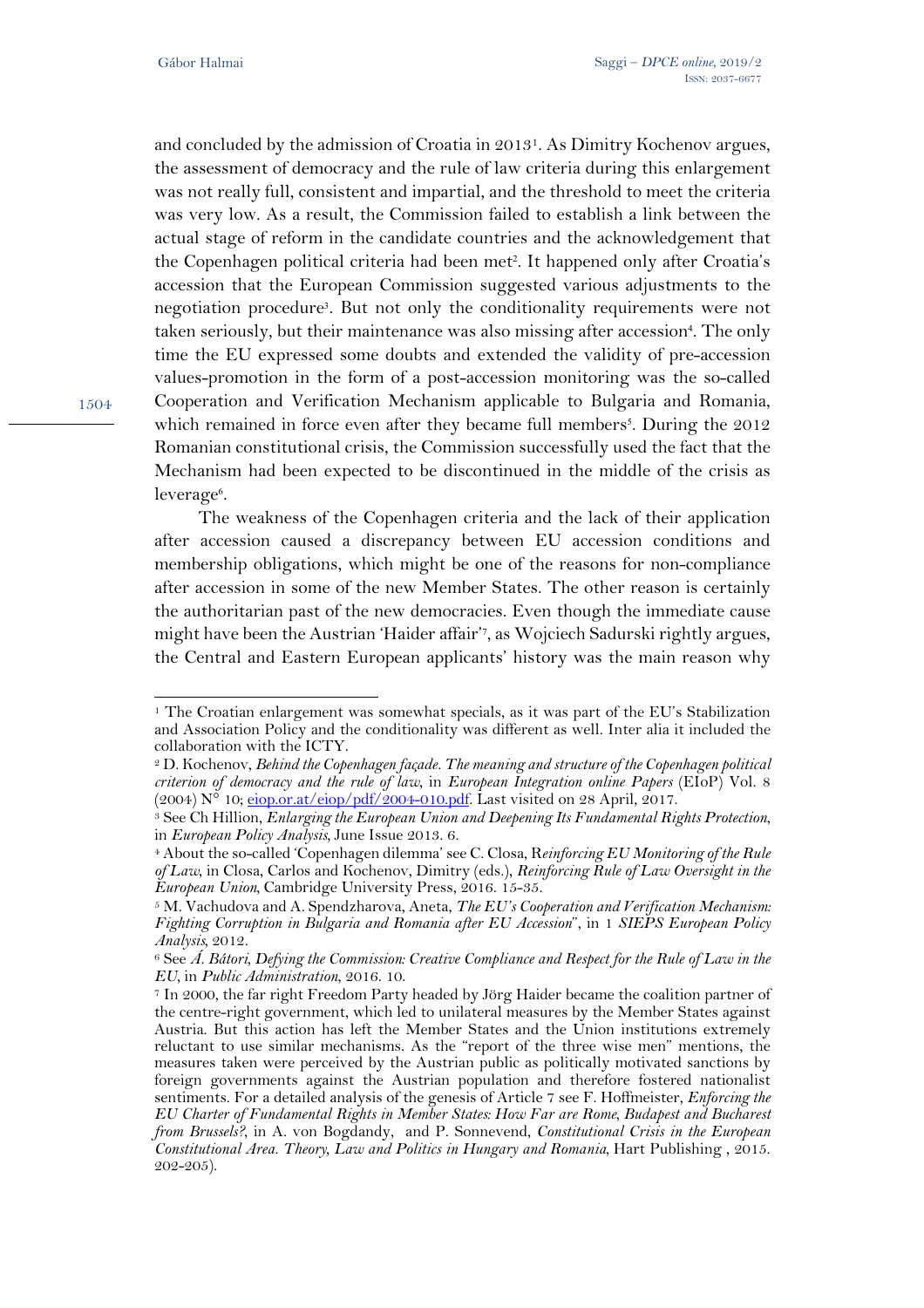Article 7 TEU was revised in the Treaty of Nice. This new provision made it possible to react not only to a serious and persistent breach by a Member State of principles mentioned in then-Article  $6(1)$  TEU, but also when there is a 'clear risk' thereof. 8

The weakening of liberal constitutional democracy in Hungary has started after the landslide victory of the centre-right Fidesz party in the 2010 parliamentary elections.

## **2. The "Constitutional Counter-Revolution" after 2010**

Hungary was one of the first and most thorough political transitions, which provided all the institutional elements of constitutionalism: checks and balances and guaranteed fundamental rights. Hungary also represents the first, and probably model case, of constitutional backsliding from a full-fledged liberal democratic system to an illiberal one with strong authoritarian elements.

The seriousness of the core values of the EU can be examined through Hungary's deliberate non-compliance with the principles of constitutional democracy, because it has not yet received significant sanctioning externally nor substantial internal opposition. Therefore, the case has broader implications for Europe and it even has current resonance in some other, especially, the former communist countries of the region.

The characteristic of system change that Hungary shared with other transitioning countries was that it had to establish an independent nation-state, a civil society, a private economy, and a democratic structure all together at the same time.9 Plans for transforming the Stalin-inspired 1949 Rákosi Constitution into a 'rule of law' document were delineated in the National Roundtable Talks of 1989 by participants of the Opposition Roundtable and representatives of the state party. Afterwards, the illegitimate Parliament only rubberstamped the comprehensive amendment to the Constitution, which went into effect on 23 October, 1990, the anniversary of the 1956 revolution, and which was the basic document of the 'constitutional revolution' until 1 January 2012.

Before the 2010 elections, most voters had grown dissatisfied not only with the government, but also with the transition itself, more than in any other East Central European country.10 Fidesz fed these sentiments by claiming that there had been no real transitions in 1989–1990, and that the previous nomenklatura had merely converted its lost political power into economic influence, pointing to the previous two prime ministers of the Socialist Party, both of whom became rich 1505

l <sup>8</sup> W. Sadurski, Wojciech, *Adding a Bite to the Bark?: A Story of Article 7, EU Enlargement, and* 

<sup>&</sup>lt;sup>9</sup> The terms 'single' and 'dual' transitions are used in Przeworski. Later, Claus Offe broadened the scope of this debate by arguing that post-communist societies actually faced a triple transition, since many post-communist states were new or renewed nation-states. *See* Offe.

<sup>10</sup> In 2009, 51% of Hungarians disagreed with the statement that they are better off since the transition, and only 30% claimed improvements. (In Poland 14% and 23% in the Czech Republic reported worsening conditions, and 70% and 75%, respectively, perceived improvement.). Eurobarometer, 2009.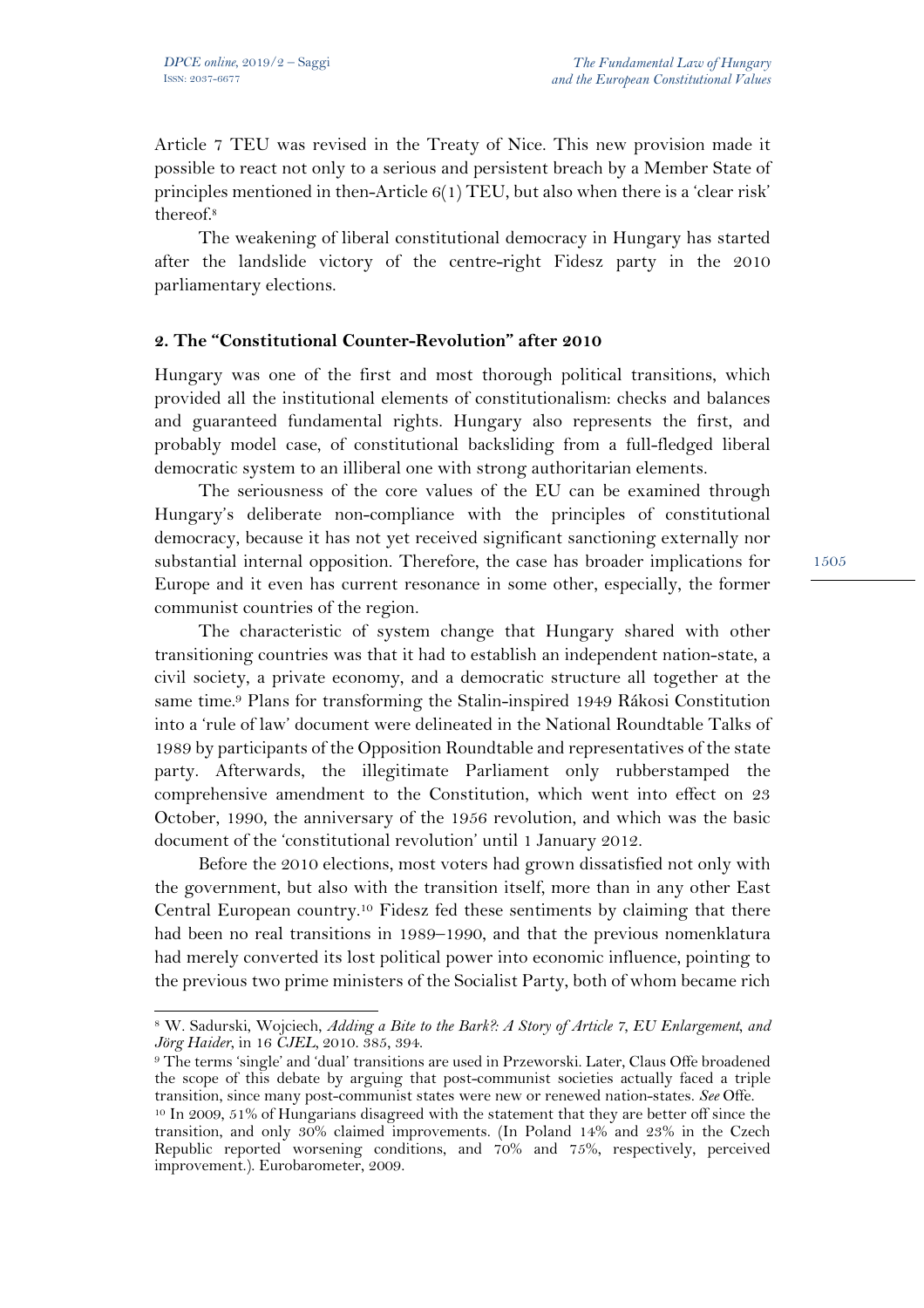after the transition owing to privatization. The populism of the Fidesz party was directed against all elites, including the elites who designed the 1989 constitutional system (in which Fidesz had also participated), claiming that it was time for a new revolution. That is why Viktor Orbán, the head of Fidesz, characterized the results of the 2010 elections as a "revolution of the ballot boxes." His intention with this revolution was to eliminate any kind of checks and balances and even the parliamentary rotation of governing parties. In the September 2009 speech, Orbán predicted that there was "a real chance that politics in Hungary will no longer be defined by a dualist power space. Instead, a large governing party will emerge in the center of the political stage [that] will be able to formulate national policy, not through constant debates, but through a natural representation of interests." Orbán's vision for a new constitutional order—one in which his political party occupies the center stage of Hungarian political life and puts an end to debates over values—has now been entrenched in a new constitution, entered into force in April 2011.11

In its opinion, approved at its plenary session of June 17–18, 2011, the Council of Europe's Venice Commission expressed its concerns about the document, which was drawn up in a process that excluded the political opposition and professional and other civic organizations.12

Before 1 January 2012, when the new constitution came into effect, the Hungarian Parliament had been preparing a blizzard of so-called cardinal – or super-majority – laws, changing the shape of virtually every political institution in Hungary and making the guarantee of constitutional rights less secure. These legal regulations affect the rights on freedom of information, prosecutions, nationalities, family protections, the independence of the judiciary, the status of churches, functioning of the Constitutional Court and elections to Parliament. In the last days of 2011, the Parliament also enacted the so-called Transitory Provision to the Fundamental Law, which claimed constitutional status and partly supplemented the new Constitution even before it went into effect. These new

1506

<sup>11</sup> In an interview on Hungarian public radio on 5 July 2013, elected Prime Minister Orbán responded to European Parliament critics regarding the new constitutional order by admitting that his party did not aim to produce a liberal Constitution. He said: "In Europe the trend is for every constitution to be liberal, this is not one. Liberal constitutions are based on the freedom of the individual and subdue welfare and the interest of the community to this goal. When we created the constitution, we posed questions to the people. The first question was the following: what would you like; should the constitution regulate the rights of the individual and create other rules in accordance with this principle or should it create a balance between the rights and duties of the individual. According to my recollection, more than 80% of the people responded by saying that they wanted to live in a world, where freedom existed, but where welfare and the interest of the community could not be neglected and that these need to be balanced in the constitution. I received an order and mandate for this. For this reason, the Hungarian constitution is a constitution of balance, and not a side-leaning constitution, which is the fashion in Europe, as there are plenty of problems there." *See* A Tavares jelentés egy baloldali akció (The Tavares report is a leftist action), Interview with PM Viktor Orbán, 5 July 2013. Kossuth Rádió.

<sup>12</sup> See http://www.venice.coe.int/webforms/documents/CDL-AD(2011)016-E.aspx. Last visited on 24 June, 2019. . Fidesz's counterargument was that the other parliamentary parties excluded themselves from the decision-making process with their boycott, except Jobbik, which voted against the document.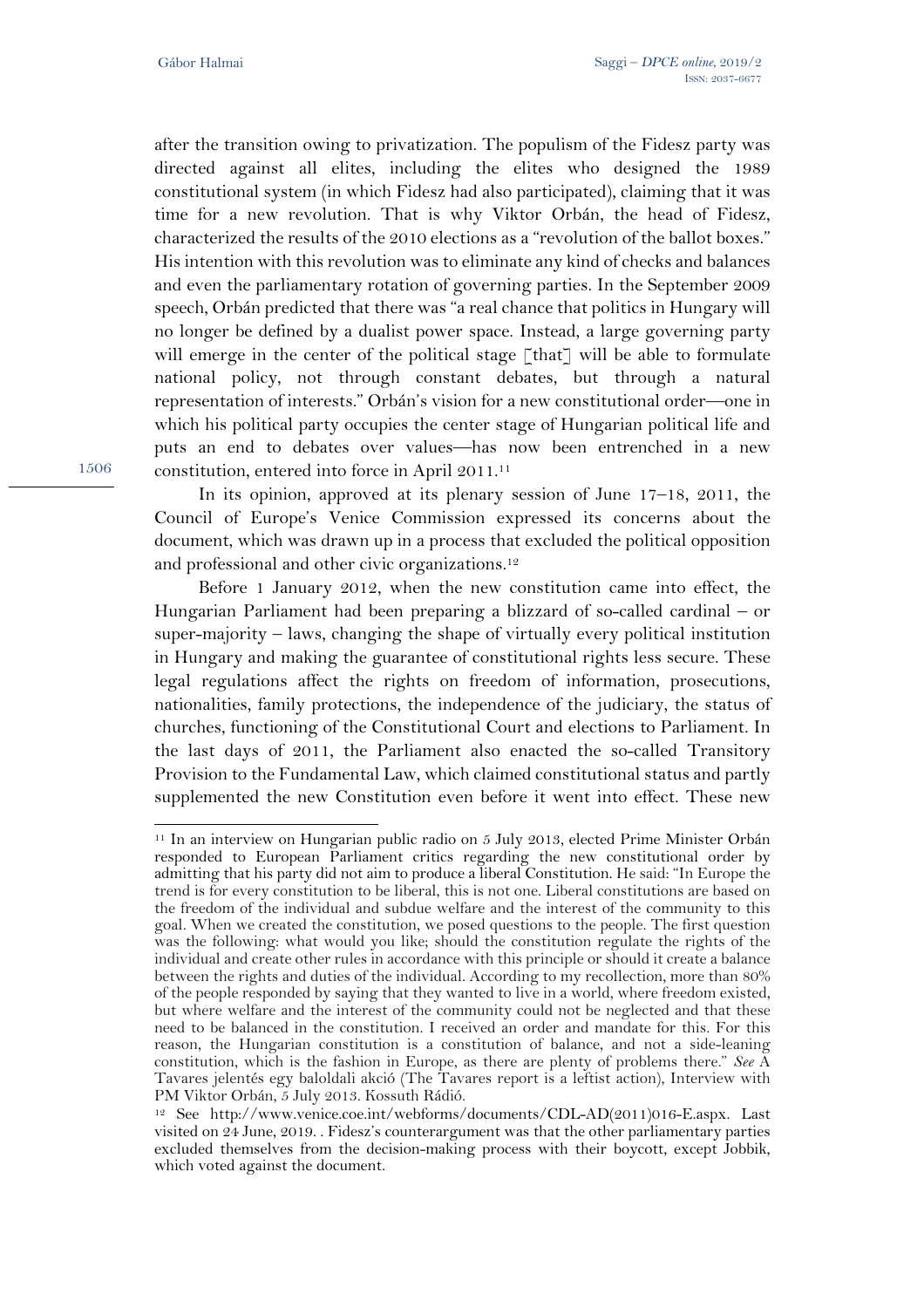regulations had bad effect for the political independence of state institutions, for the transparency of lawmaking and for the future of human rights in Hungary.

On 11 March 2013 the Hungarian Parliament added the Fourth Amendment to the country's 2011 constitution, re-enacting a number of controversial provisions that had been annulled by the Constitutional Court. Requests were rebuffing by the European Union, the Council of Europe and the US government that urged the government to seek the opinion of the Venice Commission before bringing the amendment into force. The most alarming change concerning the Constitutional Court is that the amendment annuls all Court decisions prior to when the Fundamental Law entered into force. At one level, this makes sense: old constitution  $=$  old decisions; new constitution  $=$  new decisions. But the Constitutional Court had already worked out a sensible new rule for the constitutional transition by deciding that in those cases where the terminology of the old and new constitutions were substantially the same, prior decisions Court would still be valid and could still be applied. In cases, where the new constitution was substantially different from the old one, the previous decisions would no longer be used. Constitutional rights are key provisions that are the same in the old and new constitutions – which means that, practically speaking, the Fourth Amendment annuls primarily the decisions that defined and protected constitutional rights and harmonized domestic rights protection to comply with European human rights law. With the removal of these fundamental Constitutional Court decisions, the government has undermined legal security with respect to the protection of constitutional rights in Hungary. These moves renewed serious doubts about the state of liberal constitutionalism in Hungary and Hungary's compliance with its international commitments under the Treaties of the European Union and the European Convention on Human Rights.

In April 2014, Fidesz, with 44, 5 % of the party-list votes, won the elections again, and due to 'undue advantages' for the governing party provided by the amendment to the electoral system<sup>13</sup> secured again two-thirds majority. In early 2015 Fidesz lost its two-thirds majority as a consequence of mid-term elections in two constituencies, but they regained it after the April 2018 elections.

## **3. The EU's Failed Efforts to Protect European Values**

l

Despite the fact that the European Union has direct legal authority to protect the values of constitutionalism in the Member States, it rather prefered to use indirect means of pressure, dependent on EU economic competences to a large extent<sup>14</sup>.

<sup>&</sup>lt;sup>13</sup> "A number of amendments negatively affected the election process, including important checks and balances…The absence of political advertisements on nationwide commercial television, and a significant amount of government advertisements, undermined the unimpeded and equal access of contestants to the media," – international election monitors of the Organization for Security and Cooperation in Europe (OSCE) said in its report". See Statement of Preliminary Findings and Conclusions, International Election Observation<br>Mission, Hungary – Parliamentary Elections, 6 April 2014.

<sup>&</sup>lt;sup>14</sup> See M. Dawson, and E. Muir, *Hungary and the Indirect Protection of EU Fundamental Rights and the Rule of Law*", in *German Law Journal,* Vol. 14. No. 10. 2013.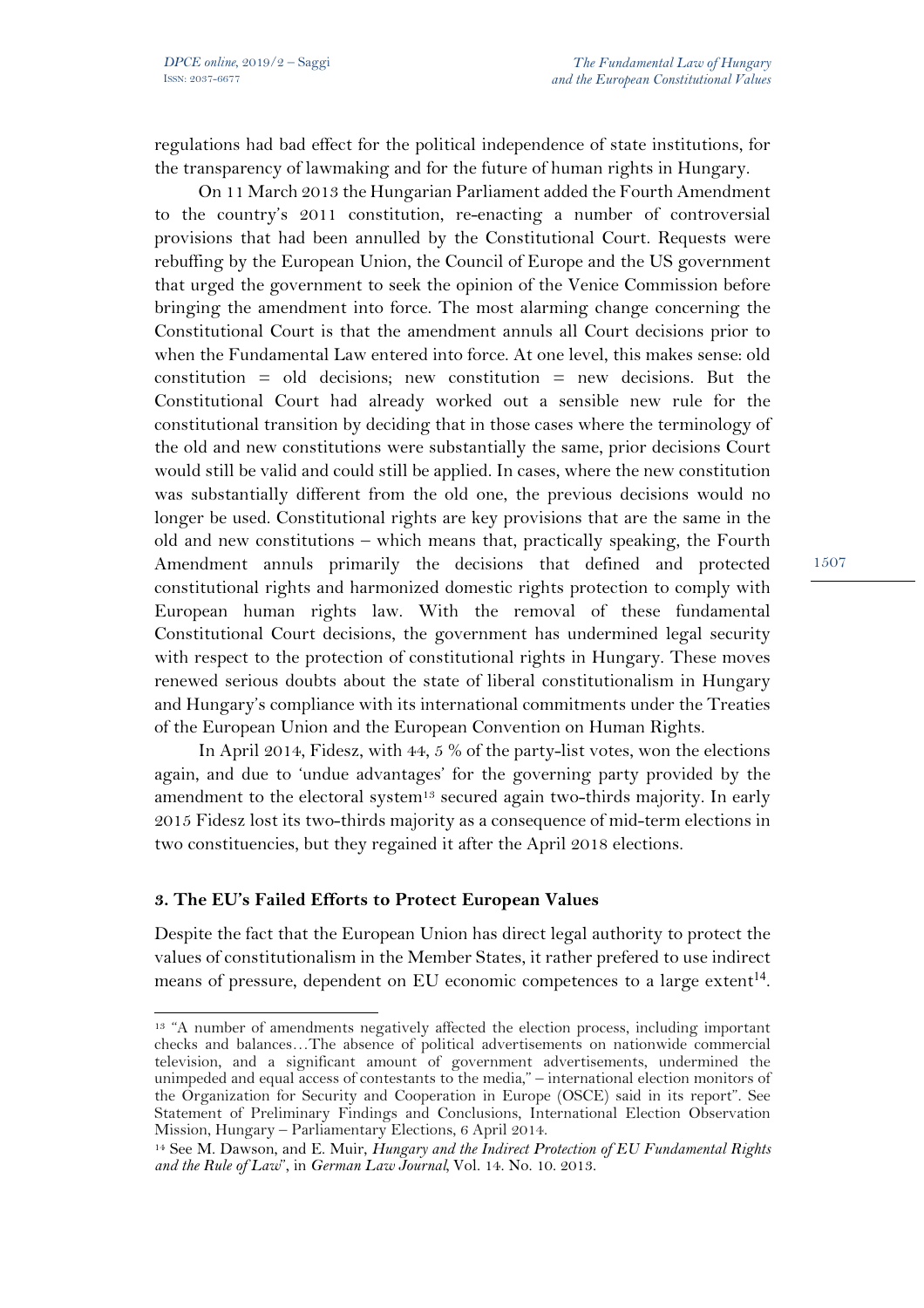(see Dawson and Muir). Until 2013, when the Fourth Amendment to the Fundamental Law was enacted the EU did not use any of its capacities. In March 2013, after the Fourth Amendment was introduced to the Hungarian Parliament, the Danish, Finnish, Dutch and German Ministers of Foreign Affairs issued a Joint Letter, which called for a new mechanism to safeguard the fundamental values of the EU, secure compliance, and for the Commission to take an increased role in it. Later, upon the request of the European Parliament, its Committee on Civil Liberties, Justice and Home Affairs (LIBE) prepared a report on the Hungarian constitutional situation, including the impacts of the Fourth Amendment to the Fundamental Law of Hungary.15 The report is named after Rui Tavares, a Portuguese MEP at that time, who was the rapporteur of this detailed study of Hungarian constitutional developments since 2010. On 3 July 2013, the report passed with a surprisingly lopsided vote: 370 in favour, 248 against and 82 abstentions. In a Parliament with a slight majority of the right, this tally gave the lie to the Hungarian government's claim that the report was merely a conspiracy of the left.

With its acceptance of the Tavares Report, the European Parliament has created a new framework for enforcing the principles of Article 2 of the Treaty. The report called on the European Commission to institutionalize a new system of monitoring and assessment.

The first reaction of the Hungarian government was not a sign of willingness to comply with the recommendations of the report, but rather a harsh rejection. Two days after the European Parliament adopted the report at its plenary session, the Hungarian Parliament adopted Resolution 69/2013 on "the equal treatment due to Hungary". The document is written in first person plural as an anti-European manifesto on behalf of all Hungarians: "We, Hungarians, do not want a Europe any longer where freedom is limited and not widened. We do not want a Europe any longer where the Greater abuses his power, where national sovereignty is violated and where the Smaller has to respect the Greater. We have had enough of dictatorship after 40 years behind the iron curtain." The resolution argues that the European Parliament exceeded its jurisdiction by passing the report, and creating institutions that violate Hungary's sovereignty as guaranteed in the Treaty on the European Union. The Hungarian text also points out that behind this abuse of power there are business interests, which were violated by the Hungarian government by reducing the costs of energy paid by families, which could undermine the interest of many European companies which for years have gained extra profits from their monopoly in Hungary. In its conclusion, the Hungarian Parliament calls on the Hungarian government "not to cede to the pressure of the European Union, not to let the nation's rights guaranteed in the fundamental treaty be violated, and to continue the politics of improving life for Hungarian families".16 These words very much reflect the Orbán-government's

 $\overline{a}$ <sup>15</sup> www.europarl.europa.eu/sides/getDoc.do?type=REPORT&reference=A7-2013-0229& language=EN. Last visited on 24 June, 2019

<sup>16</sup> On the very day that the resolution of the Hungarian Parliament was announced, Hannes Swoboda (Austria), the leader of the S&D Group at the European Parliament, said in a press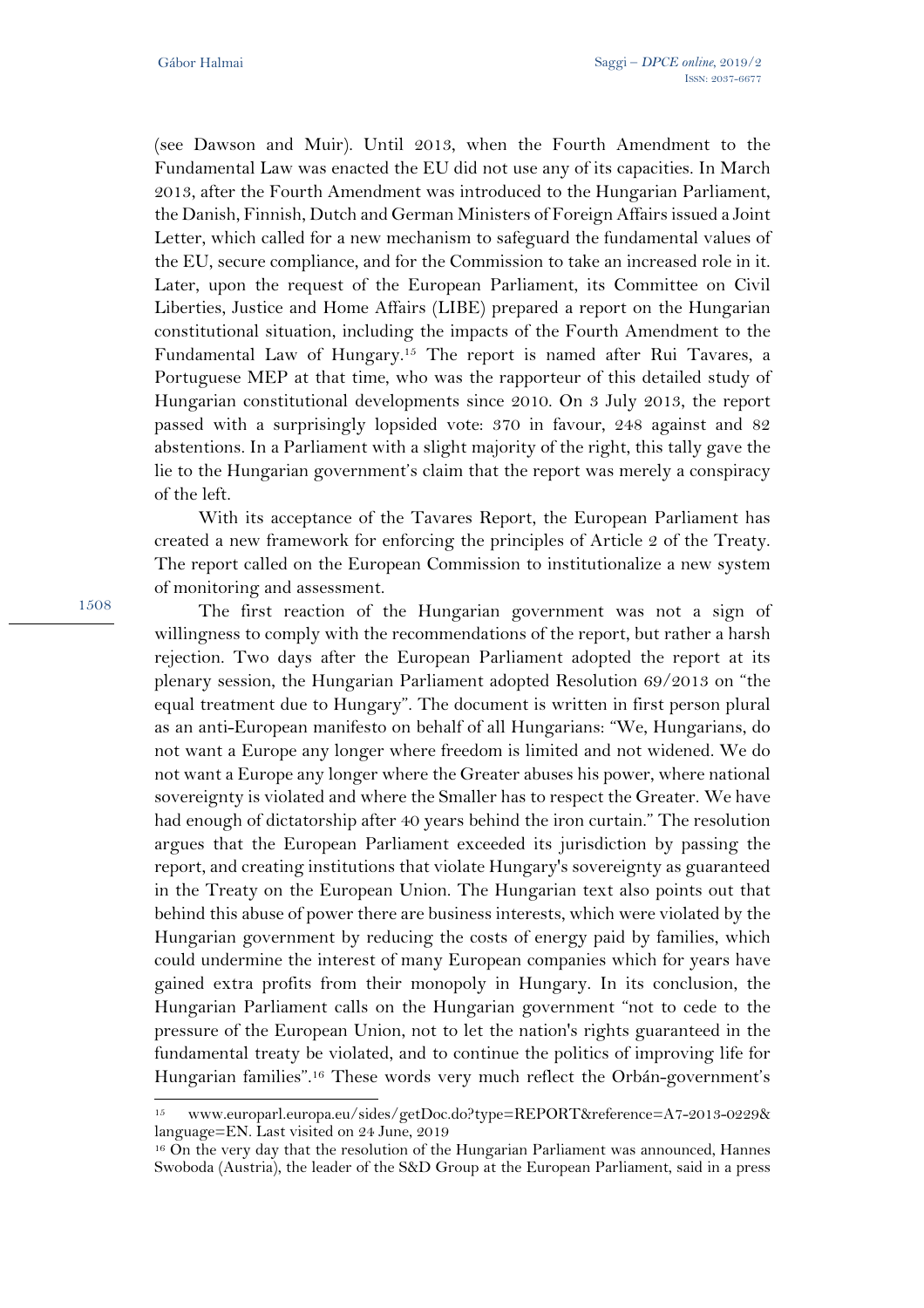$\overline{a}$ 

view of the liberty of the state (or the nation) to determine its own laws: "This is why we are writing our own constitution…And we don't want any unsolicited help from strangers who are keen to guide us…Hungary must turn on its own  $axis$ ".<sup>17</sup>

Encouraged by the Tavares report, Commission President Barroso also proposed a robust European mechanism to be "activated as in situations where there is a serious, systemic risk to the Rule of Law".18 Commission Vice-President Reding, too, announced that the Commission will present a new policy communication.19

Due to the pressure, the Hungarian government finally made some cosmetic changes to its Fundamental Law, doing little to address concerns set out by the European Parliament. The changes left in place provisions that undermine the rule of law and weaken human rights protections. The Hungarian parliament, with a majority of its members from the governing party, adopted the Fifth Amendment on 16 September 2013.20 The government's reasoning states that the amendment aims to "finish the constitutional debates at international forum" (meaning with European Union – G.H.). A statement from the Prime Minister's Office said: "The government wants to do away with those... problems which have served as an excuse for attacks on Hungary," But this minor political concession does not really mean that the Hungarian government ever respected at least the formal rule of law, as some commentators claim.21

As none of the suggested elements have worked in the case of Hungary, the European Commission proposed a new EU framework to the European Parliament and the Council to strengthen the rule of law in the Member States<sup>22</sup>. 1509

release that the resolution was an *'insult to the European Parliament'* and demonstrated that Hungary's Prime Minister, Viktor Orbán, does not yet understand the values of the EU. See Hungarian Parliament rejects Tavares report. Brussels, 05/07/2013, Agence Europe.

<sup>17</sup> For the original, Hungarian-language text of Orbán's speech, entitled Nem leszünk gyarmat! [We won't be a colony anymore!] The English-language translation of excerpts from Orbán's speech was made available by Hungarian officials, see e.g. Financial Times: Brussels Blog, 16 March 2012, at: **blogs.ft.com/brusselsblog/**2012/03/the-eu-sovietbarroso-takes-on-hungarys-orban/?catid=147&SID=google#axzz1qDsigFtC. Last visited on 24 June, 2019.

<sup>18</sup> J. M. D. Barroso. "State of the Union address 2013". Plenary session of the European Parliament (Strasbourg: 1 September, 2013) SPEECH/13/684. http://europa.eu/rapid/ press-release SPEECH-13-684 en.htm.

<sup>19</sup> Reding, Vivien, "The EU and the Rule of Law – What Next?", Centre for European Policy Studies (Brussels: 4 September, 2013) SPEECH/13/677. http://europa.eu/rapid/pressrelease

SPEECH-13-677 es.htm. Last visited on 24 June, 2019.

<sup>20</sup> Both the foreign and Hungarian Human Rights NGOs said that the 'amendments show the government is not serious about fixing human rights and rule of law problems in the constitution'. See the assessment of Human Rights Watch: www.hrw.org/news/ 2013/09/17/hungary-constitutional-change-falls-short (last visited on 24 June, 2019), and the joint opinion of three Hungarian NGOs: helsinki.hu/otodik-alaptorveny-modositas-nemakarasnak-nyoges-a-vege (last visited on 24 June, 2019).

<sup>21</sup> A. von Bogdandy, *How to Protect European Values in the Polish Constitutional Crisis*, in *verfassungsblog.de*, 31 March, 2016.

<sup>22</sup> Communication from the Commission to the European Parliament and the Council of 11 March 2014, A new EU Framework to strengthen the Rule of Law, Brussels, 19.3.2014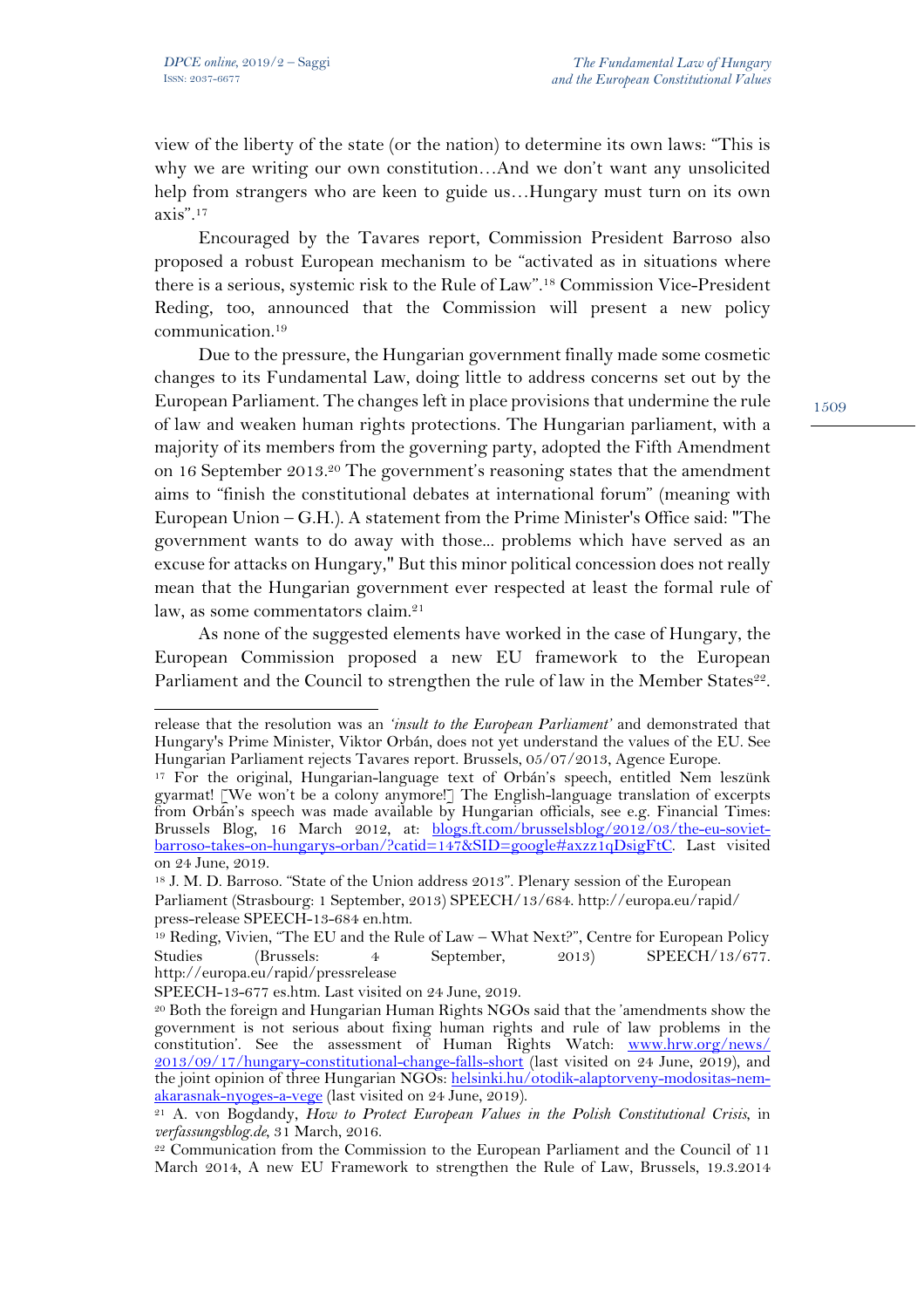This framework is complementary to Article 7 TEU and the formal infringement procedure under Article 258 TFEU, which the Commission can launch if a Member State fails to implement a solution to clarify and improve the suspected violation of EU law. As the Hungarian case has shown, infringement actions are usually too narrow to address the structural problem which persistently noncompliant Member States pose. This happened when Hungary suddenly lowered the retirement age of judges and removed from office the most senior ten percent of the judiciary, including a lot of court presidents, and members of the Supreme Court. The European Commission brought an infringement action, claiming age discrimination. The European Court of Justice in Commission v. Hungary established the violation of  $EU$  law<sup>23</sup>. But unfortunately, the decision was not able to reinstate the dismissed judges into their original position, and stop the Hungarian government from further seriously undermining the independence of the judiciary, and weakening other checks and balances with its constitutional reforms. Apparently, the ECJ wanted to stay away from Hungarian internal politics, merely enforcing the existing EU law rather than politically evaluating the constitutional framework of a Member State.24 This was the reason that Kim Lane Scheppele suggested to reframe the ordinary infringement procedure to enforce the basic values of Article 2 through a systemic infringement action (see Scheppele).

The new framework allows the Commission to enter into a dialogue with the Member State concerned to prevent fundamental threats to the rule of law. This new framework can best be described as a 'pre-Article 7 procedure', since it establishes an early warning tool to tackle threats to the rule of law, and allows the Commission to enter into a dialogue with the Member State concerned, in order to find solutions before the existing legal mechanisms set out in Article 7 will be used. The Framework process is designed as a three steps procedure. First, the Commission makes an assessment of the situation in the member country, collecting information and evaluating whether there is a systemic threat to the rule of law. Second, if a systemic threat is found to exist, the Commission makes recommendations to the member country about how to resolve the issue. Third, the Commission monitors the response and follow-up of the member country to the Commission's recommendations.

In June 2015, the European Parliament passed a resolution condemning Viktor Orbán's statement on the reintroduction of the death penalty in Hungary and his anti-migration political campaign, and called on the Commission to launch the Rule of Law Framework procedure against Hungary.25 But the Commission

COM(2014) 158 final/2 ec.europa.eu/justice/effective-justice/files/com\_2014\_158\_en.pdf. Last visited on 24 June, 2019.

<sup>23</sup> ECJ, 6 November 2012, Case C—286/12.

<sup>24</sup> For the detailed facts of the case and the assessment of the ECJ judgement see Halmai (2017).

<sup>25</sup> www.europarl.europa.eu/news/en/news-room/20150605IPR63112/hungary-meps-con demn-orb%C3%A1n%E2%80%99s-death-penalty-statements-and-migration-survey. Last visited on 24 June, 2019.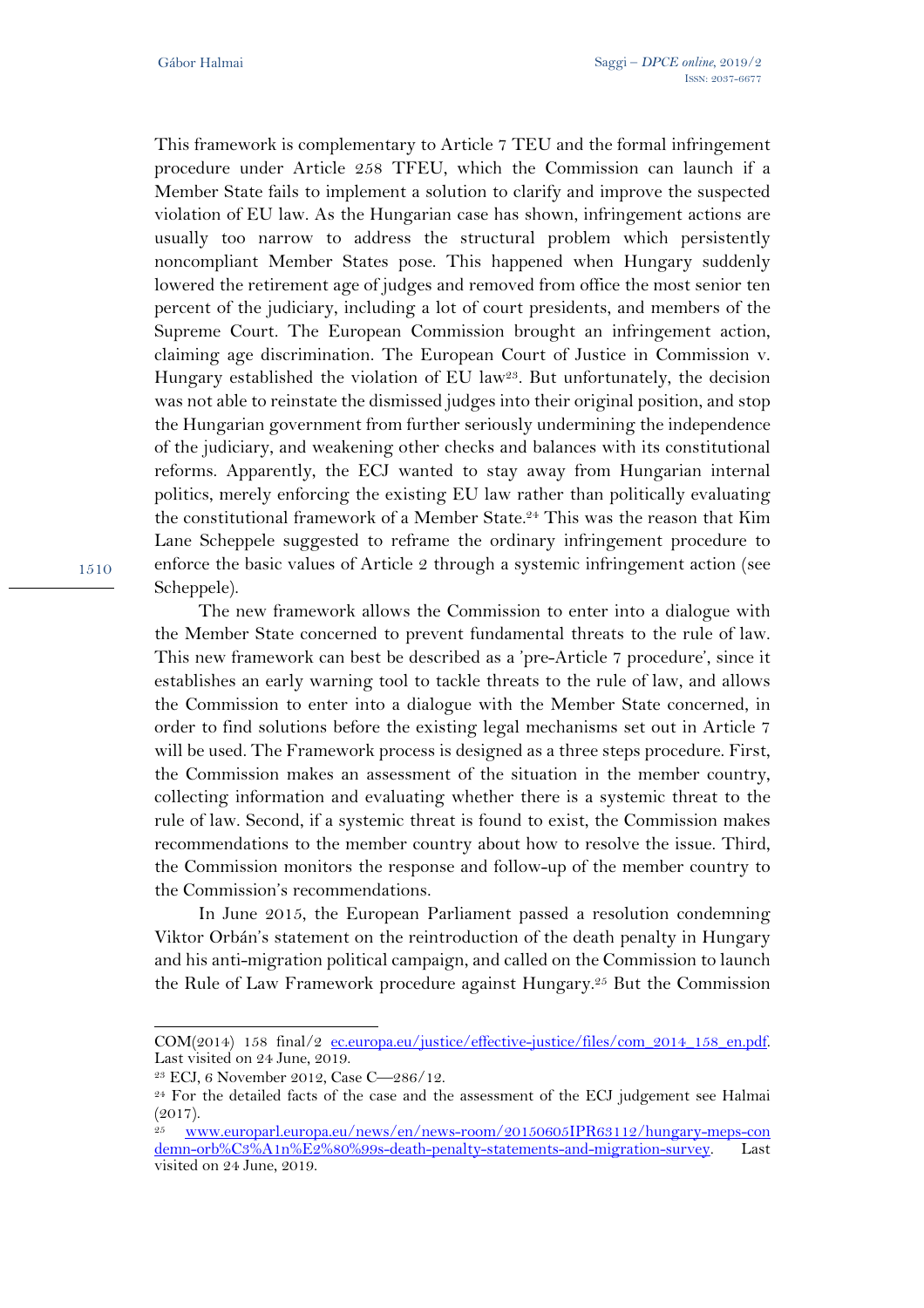$\overline{a}$ 

ultimately refused to launch the procedure with the argument that though the situation in Hungary raised concerns, there was no systemic threat to the rule of law, democracy and human rights.<sup>26</sup>

In December 2015, after the Hungarian Parliament in July and September enacted a series of anti-European and anti-rule-of law immigration laws<sup>27</sup>, as a reaction to the refugee crisis, the European Parliament again voted on a resolution calling on the European Commission to launch the Rule of Law Framework. The Commission continued to use the usual method of infringement actions, finding the Hungarian legislation in some instances to be incompatible with EU law (specifically, the recast Asylum Procedures Directive (Directive 2013/32/EU) and the Directive on the right to interpretation and translation in criminal proceedings (Directive  $2010/64/EU$ )).<sup>28</sup> This was the first time that the Commission has alleged a violation of the Charter of Fundamental Rights in an infringement action.29

<sup>26</sup> Hungary: no systemic threat to democracy, says Commission, but concerns remain, Press Release, 2 December 2015.

<sup>27</sup> See G. Halmai, *Hungary's Anti-European Immigration Laws,* in *Tr@nsit Online*, 4 November, 2015. www.iwm.at/read-listen-watch/transit-online/hungarys-anti-european-immigrationlaws/.

<sup>28</sup> Regarding the asylum procedures, the Commission was concerned that there was no possibility to refer to new facts and circumstances in the context of appeals and that Hungary was not automatically suspending decisions in case of appeals - effectively forcing applicants to leave the territory before the time limit for lodging an appeal expired, or before an appeal has been heard. Regarding rights to translation and interpretation, the Commission was concerned that he Hungarian law fast-tracked criminal proceedings for irregular border crossings, which did not respect provisions of the Directive on the right to interpretation and translation in criminal proceedings, which ensures that every suspect or accused person who does not understand the language of the proceedings is provided with a written translation of all essential documents, including any judgments. Also, the Commission expressed its concerns about the fundamental right to an effective remedy and a fair trial under Article 47 of the Charter of Fundamental Rights of the EU. There were concerns about the fact that under the new Hungarian law dealing with the judicial review of decisions, in the event that an asylum application is rejected, a personal hearing of the applicant is optional. The fact that judicial decisions taken by court secretaries (a sub-judicial level) that lack judicial independence also seems to be in breach of the Asylum Procedures Directive and Article 47 of the Charter. europa.eu/rapid/press-release IP-15-6228 en.htm. Last visited on 24 June, 2019.

<sup>29</sup> See this option as one of three scenarios using the Charter as a treaty obligation in Hoffmeister. (According to Hoffmeister in the first scenario, a Charter right is further specified by EU secondary law. For example, Article 8 Charter on the protection of personal data lies at the heart of Directive 95/46/EC which laregly harmonises the rules on data protection in Europe. In the second scenario, the Charter right is not underpinned by specific EU legislation. That is the case, for example, with Article 10(1) of the Charter on the freedom of thought, conscience and religion.) According to Armin von Bogdandy and his colleagues national courts could also bring grave violations of Charter rights, such as freedom of the media in Article 11 to the attention of the CJEU by invoking a breach of the fundamental status of Union citizenship in conjunction with core human rights protected under Article 2 TEU. The idea behind this proposal is that the EU and Members States can have an interest in protecting EU citizens within a given member state. See Bogdandy, Armin von et. al. The proposal was released for public debate by the German-English language public law portal *verfassungsblog.de* in February 2012; (see: Bogdandy & Kottmann & Antpöhler & Dickschen & Hentrei & Smrkolj, *A Rescue Package for EU Fundamental Rights - Illustrated with Reference to the Example of Media Freedom*, 2012, in *verfassungsblog*, 15 February, <u>verfassungsblog.de/ein-</u><br>rettungsschirm-fr-europische-grundrechte/. The debate initiated by the editors rettungsschirm-fr-europische-grundrechte/. The debate initiated by the editors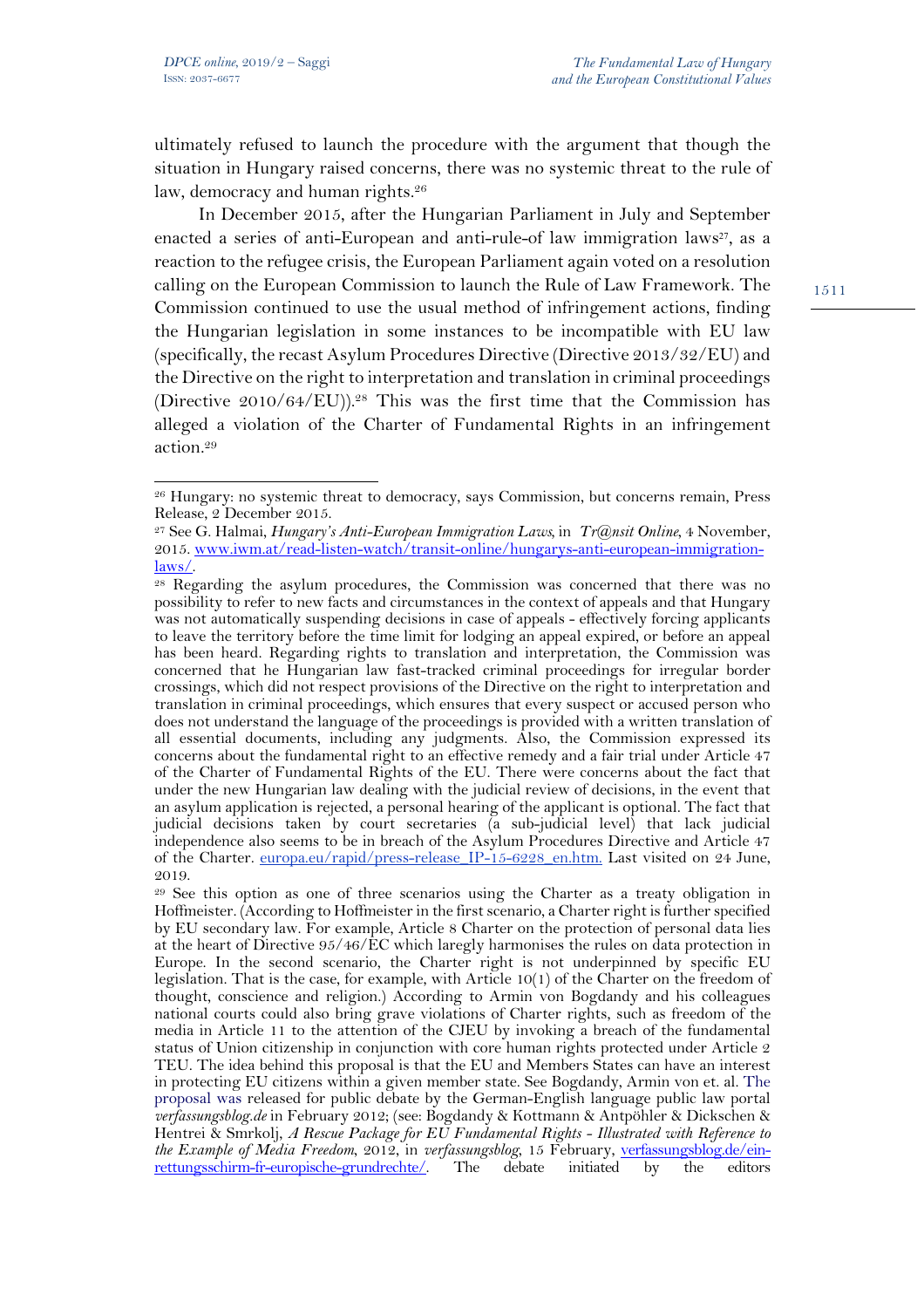Finally, on 12 September 2018 the European Parliament launched Article 7 TEU proceedings against Hungary - the first time ever against a Member States' government. The MEPs by 448 votes for to 197 against and with 48 abstentions adopted the report prepared by Judith Sargentini denouncing the many violation of EU values by Viktor Orbán's government. The report lists 12 major issues, among them many human rights concerns, which violate all possible values pronounced in Article 2 TEU: 1) the functioning of the constitutional and the electoral system; 2) the independence of the judiciary and of other institutions and the rights of the judges; 3) corruption and conflicts of interests; 4) privacy and data protection; 5) freedom of expression; 6) academic freedom; 7) freedom of religion; 8) freedom of association; 9) the right to equal treatment; 10) the right of persons belonging to minorities, including Roma and Jews, and protection against hateful statements against such minorities; 11) the fundamental rights of migrants, asylum seekers and refugees; 12) economic and social rights.

Unfortunately this Parliamentary resolution came too late, several years after the Orbán government's actions already represented a 'clear risk of a serious breach of the values on which the Union is founded.' Launching Article 7 meant also too little, because besides the important political function of naming and shaming Hungary as a violator of EU values, including the protection of human rights, the chances to reach real corrective measures of the procedure are extremely low30. Hence, one can argue that instead of Article 7 alternative means from the toolkits of the EU may be more effective<sup>31</sup>. Infringement actions as alternatives did not really work so far in the case of Hungary, but cutting off EU structural funds for regional development or other forms of assistance as a value conditionality approach was not really tried as of yet (See Halmai 2018).

#### **4. The Hungarian Reaction: National Constitutional Identity**

After the mentioned legislative measures the Hungarian government started a campaign against the EU's migration policy. The first step was a referendum initiated by the government. On Sunday, 2 October 2016, Hungarian voters went to the polls to answer one referendum question: "Do you want to allow the European Union to mandate the relocation of non-Hungarian citizens to Hungary without the approval of the National Assembly?" Although 92 % of those who casted votes and 98 of all the valid votes agreed with the government answering

<sup>(</sup>verfassungsblog.de/ category/schwerpunkte/rescue-english/. Last visited on 24 June, 2019) featured comments by Michaela Hailbronner, Daniel Halberstam, Dimitry Kochenov, Mattias Kumm, Peter Lindseth, Anna Katharina Mangold, Daniel Thym, Wojciech Sadurski, Pál Sonnevend, Renáta Uitz and Antje Wiener.

<sup>30</sup> See the same assessment of the vote by Sergio Carrera and Petra Bárd, 'The European Parliament Vote on Article 7 TEU against the Hungarian government: Too Late, Too Little, Too Political?' www.ceps.eu/publications/european-parliament-vote-article-7-teu-againsthungarian-government-too-late-too-little.

<sup>31</sup> Klaus Bachmann argues for using alternative tools instead of Article 7. See K. Bachmann, *Beyond the Spectacle: The European Parliament's Article 7 TEU Decision on Hungary,* in *verfassungsblog*, 17 September 2018. verfassungsblog.de/beyond-the-spectacle-the-europeanparliaments-article-7-teu-decision-on-hungary/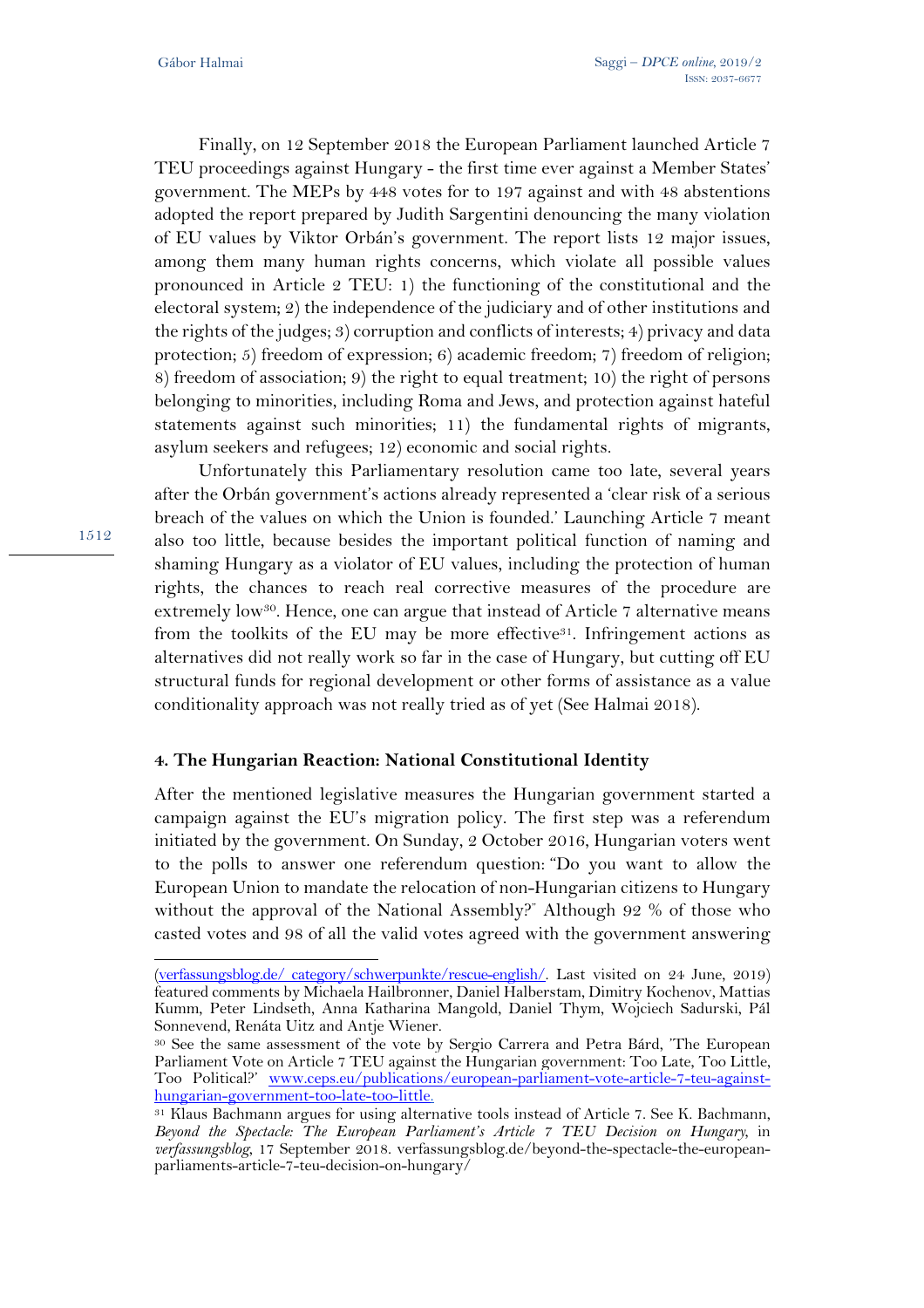'no' (6 % were spoiled ballots), but since the turnout was only around 40 percent, the referendum was invalid. This was an own goal made by the Orbán government, which after overthrowing its predecessor as a result of a popular referendum made it more difficult to initiate a valid referendum. While the previous law required only 25 percent of the voters to cast a vote, the new law requires at least 50 percent of those eligible to vote to take part, otherwise the referendum is invalid. Based on the old law all but one of the six referendums held since 1989 were valid.

The referendum was announced by Prime Minister Viktor Orbán at the end of February 2016 to ask the Hungarian voters whether to accept the September 2015 decision of the Council of the European Union on the mandatory quotas for relocating 160.000 migrants over two years, out of which Hungary would be obliged to take 1.294 altogether. In his announcement Orbán said "it is no secret that the Hungarian government refuses migrant quotas" and will be campaigning for "no" votes. Orbán argued the quota system would "redraw Hungary's and Europe's ethnic, cultural and religious identity, which no EU organ has the right to do". Hungary's Foreign Minister added that "We are challenging the quota decision at the European Court of Justice and we firmly believe that that decision was made with a disregard to EU rules."

The referendum question was legally challenged before the National Election Commission, which was authorized to approve the question. The challenge was based on Article 8 (2) of the Fundamental Law, which states that "National referendums may be held about any matter falling within the functions and powers of the National Assembly". The petitioners stressed that since the Parliament has no jurisdiction over the binding decision of the European Council on the quotas, the question also violated the requirement of certainty regarding a question to be answered by referendum, because neither the voters nor the legislation will be aware, what may be the legal consequences of the referendum. But the Election Commission, the majority of which consisted of governmental appointees, approved the question, and so did the Supreme Court (*Kúria*) following an appeal. The Parliament officially approved the referendum with votes of the governing party, and the extreme right-wing opposition Jobbik party, while the left-wing opposition boycotted the plenary session. The Constitutional Court rejected the appeals against plans to hold the referendum, and finally the former Fidesz party member President of Hungary set 2 October 2016 as the date for the plebiscite.

In the campaign period the government aggressively promoted the 'no' votes, spending 15 billion forints or  $\epsilon$ 48.6 million on the campaign, 7.3 times more than the cost of the Brexit campaigns. In early September, the government spent 4.1 million of Euros on full-color, B4-sized booklets to Hungarians at home and abroad making the government's case for why Hungarians should vote 'no': "Let's send a message to Brussels so they can understand too! We must stop Brussels! We can send a clear and unequivocal message to Brussels with the referendum. We must achieve that it withdraws the dangerous proposal."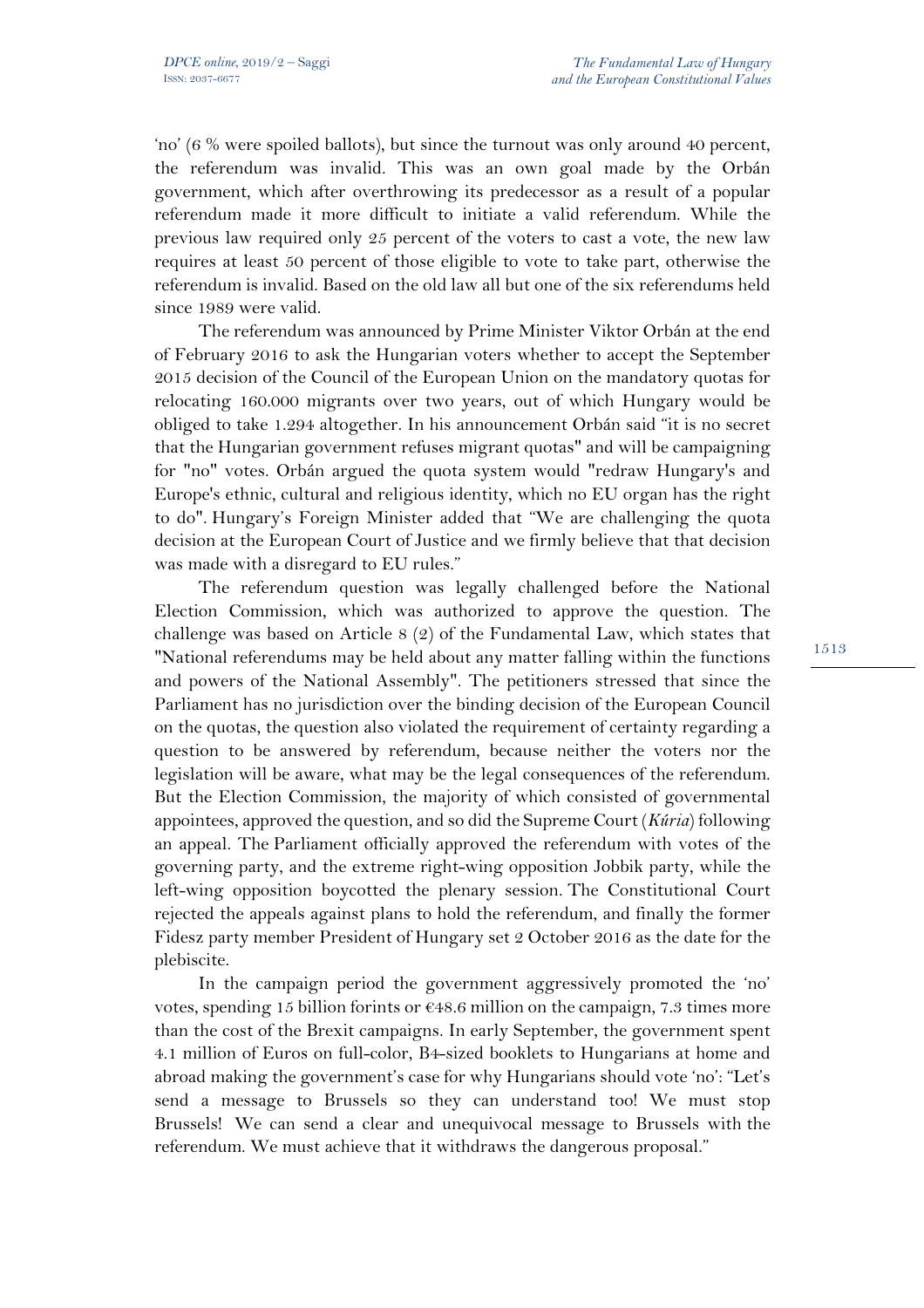The government did not even shy away from violating laws. For instance, as the Supreme Court ruled in a case overturning a decision of the National Election Committee related to Hungarians living abroad: "campaign letters sent on behalf of the government to ethnic Hungarians abroad violated the principles of equal opportunity and citizens' entitlement to exercise their rights in a bona fide way". Also, ministry officials were making phone calls on behalf of Fidesz during working hours to voters in rural districts, encouraging them to vote 'no'. Prime Minister Orbán in a speech at the plenary session of the Parliament hinted that the globalist opposition planned to strike a deal with Brussels and resettle thousands of migrants in municipalities controlled by the fake left-wing parties. Hence opposition-headed municipalities would have to take responsibility for not producing enough 'no' votes in the form of having to take in more refugees than other municipalities in the country. The chief of the Prime Minister's Office confirmed that the compulsory distribution of migrants to Hungary would result in cuts in social benefits – the recipients of which are, in many cases, Roma. This has been interpreted as a thinly-veiled message to increase voter turnout among the Roma electorate. But the highlight of the hate-filled campaign was when the deputy chair of the parliamentary commission for national security announced that it would pursue a national security screening of 22 NGOs that were protesting against the inhumane politics of the Hungarian government against refugees and calling for the public to invalidate the referendum.

1514

Despite all the immoral and unlawful efforts of the government to influence the Hungarian voters, the majority of them did not cast votes, which rendered the referendum invalid. Disregarding this result, on the night of the referendum, Prime Minister Orbán announced an amendment of the constitution "in order to give a form to the will of the people" and tried to push Brussels by claiming that "in an EU member state today 92 % of the participants said that they do not agree with the EU proposal; can Brussels force the quotas on us after this?"

Despite the fact that at the time of the referendum the idea of a constitutional amendment was not on the table, arguing with the 3.3 million Hungarians who voted in favor of the anti-EU referendum, Prime Minister Orbán introduced the Seventh Amendment to defend Hungarian constitutional identity to get an exemption from EU law in this area. The draft amendment touched upon the National Avowal, the Europe clause in the Foundation part, and two provisions in the part on Freedoms and Responsibilities.

Following the sentence, "We honour the achievements of our historical constitution and we honour the Holy Crown, which embodies the constitutional continuity of Hungary's statehood and the unity of the nation," the following sentence would have appeared in the National Avowal: "We hold that the defense of our constitutional self-identity, which is rooted in our historical constitution, is the fundamental responsibility of the state."

Paragraph 2 of Europe clause (Article E) of the Fundamental Law was planned to be amended to read: "Hungary, as a Member State of the European Union and in accordance with the international treaty, will act sufficiently in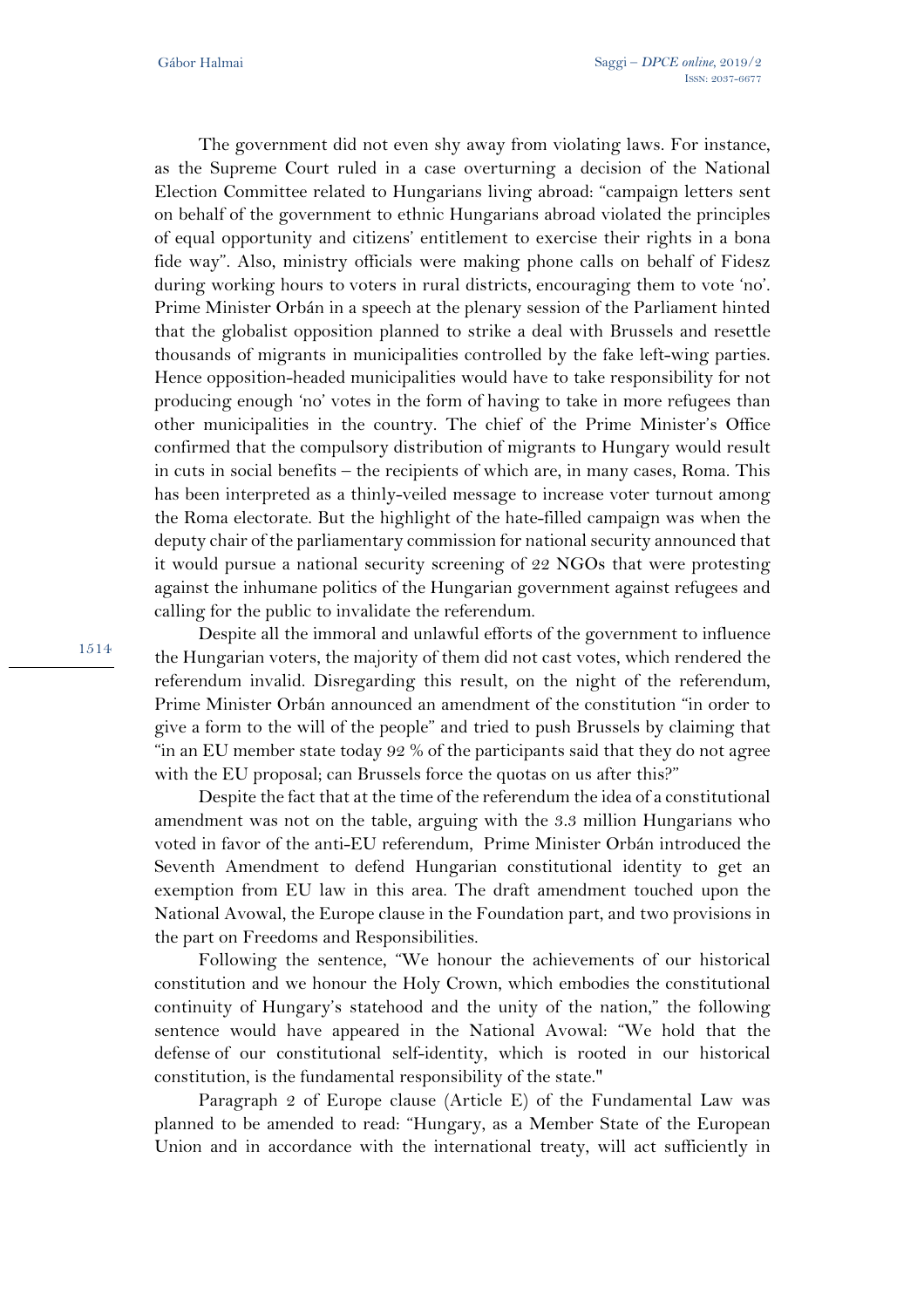accordance the rights and responsibilities granted by the founding treaty, in conjunction with powers granted to it under the Fundamental Law together with other Member States and European Union institutions. *The powers referred to in this paragraph must be in harmony with the fundamental rights and freedoms established in the Fundamental Law and must not place restrictions on the Hungarian territory, its population, or the state, its alienable rights."*

The following new paragraph 4 would have been added to Article R: "(4) It is the responsibility of every state institution to defend Hungary's constitutional identity."

Paragraphs 1-3 of Article XIV were planned to be replaced with the following text: "(1) No foreign population can be settled into Hungary. Foreign citizens, not including the citizens of countries in the European Economic Area, in accordance with the procedures established by the National Assembly for Hungarian territory, may have their documentation individually evaluated by Hungarian authorities.

(2) Hungarian citizens on Hungarian territory cannot be deported from Hungarian territory, and those outside the country may return whenever they so choose. Foreigners residing on Hungarian territory may only be deported by means of legal proclamation. It is forbidden to perform mass deportations. (3) No person can be deported to a state, nor can any person be extradited to any state, where they are in danger, discriminated against, subject to persecution, or where they are at risk of any other form of inhumane treatment or penalty."

Paragraph 4 of Article XIV would also be expanded with the following text: "(4) Hungary will provide asylum to non-Hungarian citizens if the person's country of origin or other countries do not provide protection, and also for those who, in their homeland or place of residence, are persecuted for their race, ethnicity, social standing, religion, or political convictions, or if their fear of persecution is well-founded."

All 131 National Assembly representatives from the Fidesz-KDNP governing coalition voted in favor of the proposed amendment, while all 69 opposition representatives either did not vote (66 representatives) or voted against the amendment (3 representatives). The proposed amendment thus fell two votes short of the two-thirds majority required to approve amendments to the Fundamental Law. Although Jobbik in principle supported the proposed Seventh Amendment, the party's MPs did not participate in the vote because the government had failed to satisfy Jobbik's demand that the Hungarian Investment Immigration Program, which grants permanent residency in Hungary to citizens of foreign countries who purchase 300,000 euros in government 'residency bonds'.32

After the failed constitutional amendment, the Constitutional Court, loyal to the government, came to rescue Orbán's constitutional identity defense of its 1515

l <sup>32</sup> During the vote on the amendment, Jobbik MPs displayed a sign referring to the program reading "He [or she] Is a Traitor Who Lets Terrorists in for Money!"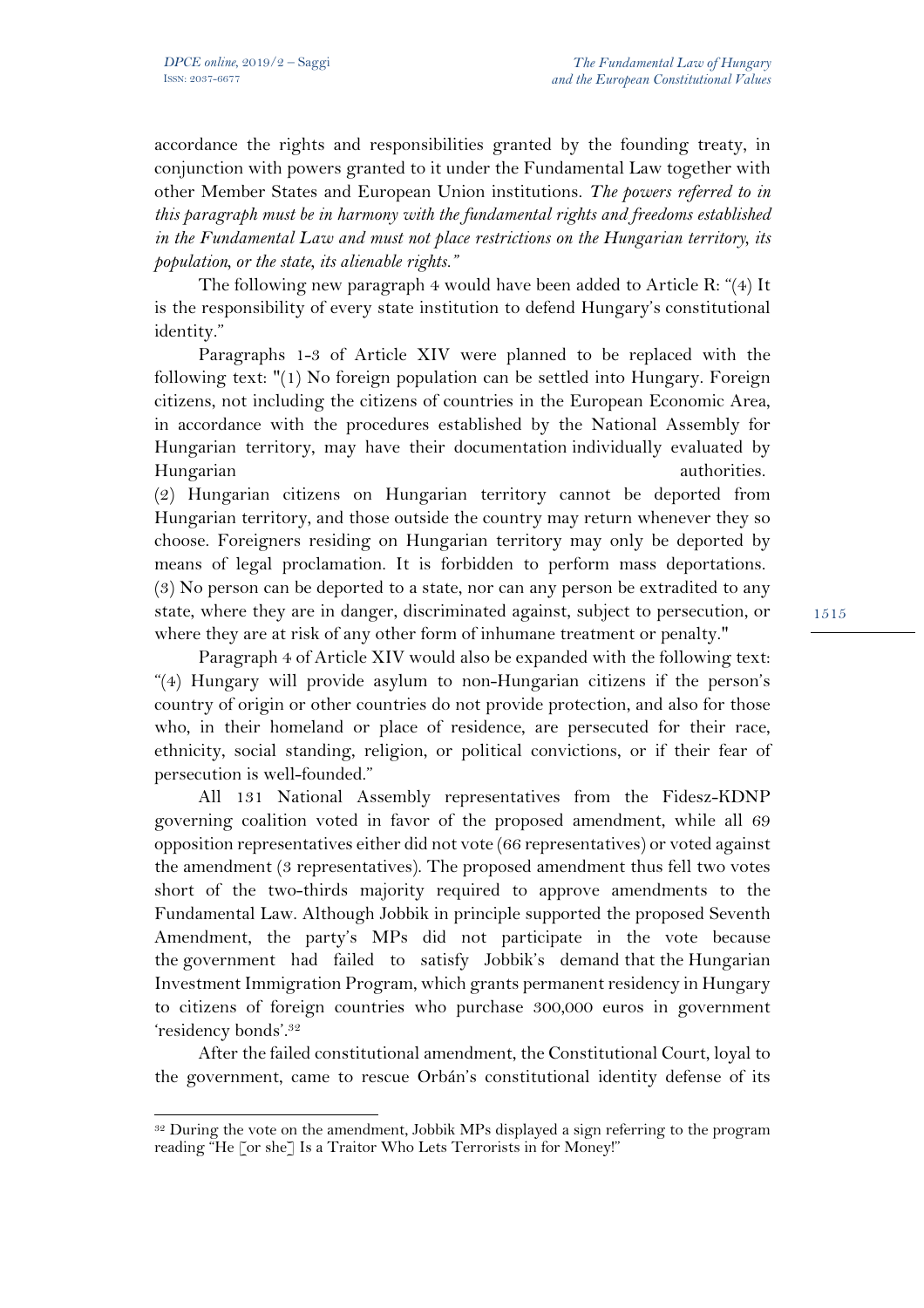policies on migration, and everywhere where it may disagree with the EU. The Court carved out an abandoned petition of the also loyal Commissioner for Fundamental Rights, filed a year earlier, before the referendum was initiated. In his motion the ombudsman asked the Court to deliver an abstract constitutional interpretation of certain provisions of the Fundamental Law in connection with the European Council decision 2015/1601 of 22 September 2015. He asked the following four questions:

- 1. Whether the prohibition of expulsion from Hungary in Article XIV (1) of the Fundamental Law forbids only this kind of action by the Hungarian authorities, or if it also covers actions by Hungarian authorities which they use to promote the prohibited expulsion implemented by other states.
- 2. Whether under Article  $E/(2)$ , state bodies, agencies, and institutions are entitled or obliged to implement EU legal acts that conflict with fundamental rights stipulated by the Fundamental Law. If they are not, which state organ can establish that fact?
- 3. Whether under Article E) (2), the exercise of powers bound to the extent necessary may restrict the implementation of the ultra vires act. If state bodies, agencies, and institutions are not entitled or obliged to implement *ultra vires* EU legislation, which state organ can establish that fact?
- 4. Whether Article XIV (1) and Article E) can be interpreted in a way that authorizes or restricts Hungarian state bodies, agencies, and institutions, within the legal framework of the EU, to facilitate the relocation of a large group of foreigners legally staying in one of the Members States without their expressed or implied consent and without personalized and objective criteria applied during their selection.

The Court in its decision  $22/2016$  (XII. 5.) AB<sup>33</sup> by rendering the petition admissible, decided to answer the first question related to the interpretation of Article XIV of the Fundamental Law in a separate judgment. Answering questions 2-4, the Court, relying on the German Federal Constitutional Court's methods of constitutional review of EU law, developed a fundamental rights review and an *ultra vires* review, the latter composed of a sovereignty review and an identity review.34

1516

l

<sup>33</sup> The English language translation of the decision is available at the homepage of the Hungarian Constitutional Court: hunconcourt.hu/uploads/sites/3/2017/11/en\_22\_2016.pdf.

<sup>34</sup> The German Federal Constitutional Court frequently referred to constitutional identity, but the ECJ has never acknowledged constitutional pluralism. Most recently in the so called OMT decision (Case C-62/14, *Gauweiler and Others v. Deutscher Bundestag*) the Luxembourg Court stridently defended the supremacy of EU law over national law. In those very rare cases when the ECJ acknowledges a Member State's constitutional identity, it is out of respect for a national legal institution, which was established at the moment of the state's foundation.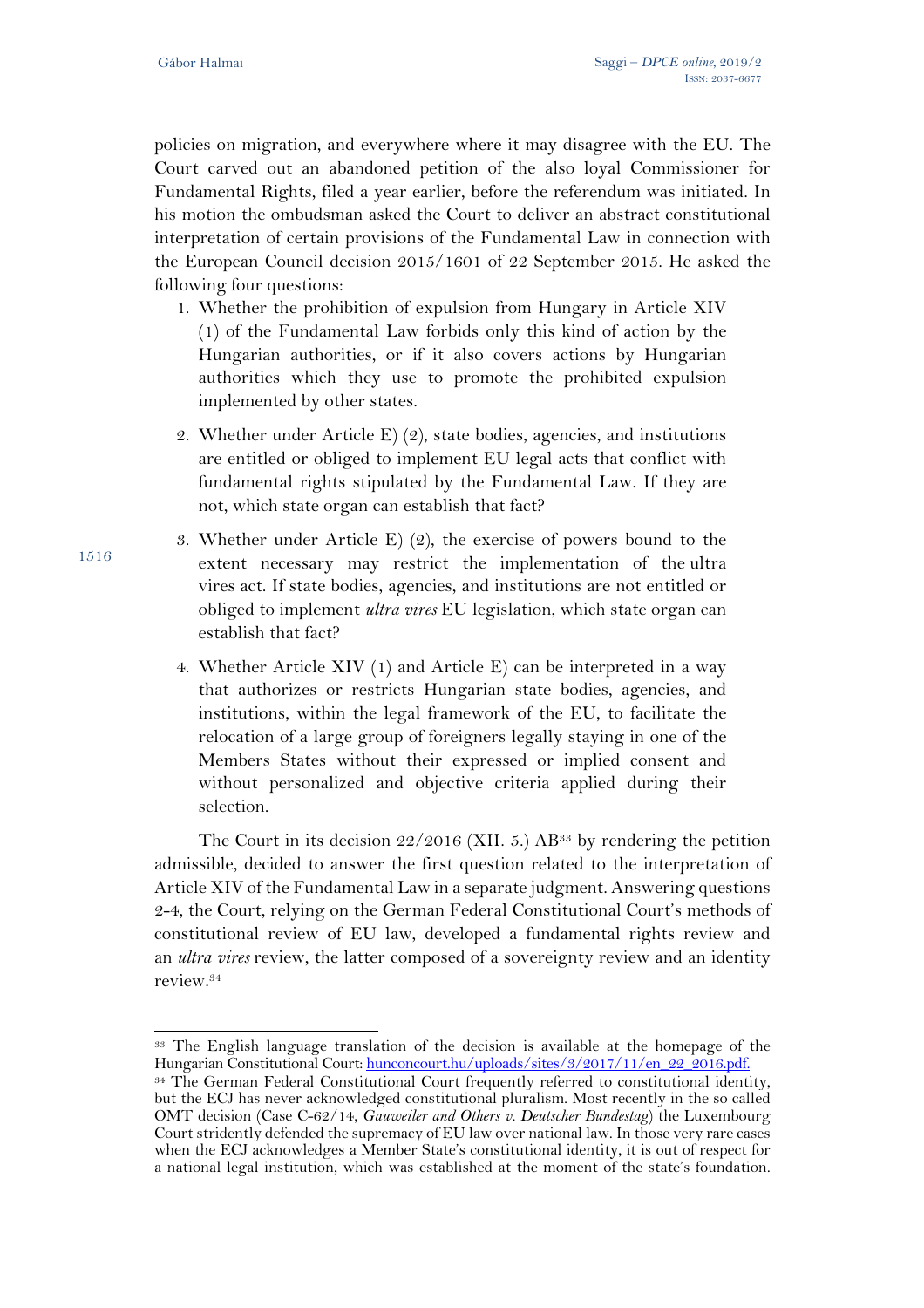The fundamental rights review is based on Article E) (2) and Article I (1) of the Fundamental Law. The latter provision declares that "The inviolable and inalienable fundamental rights of MAN shall be respected. It shall be the primary obligation of the State to protect these rights." Having these rules in mind, and after referring to the *Solange* decisions of the German Federal Constitutional Court, and explicitly to 'Solange III' of 15 December 2015 (2 BvR 2735/14), and the need for cooperation in the EU and the primacy of EU law, the Court states that it cannot renounce the ultima ratio defense of human dignity and other fundamental rights. It further argues that as the state is bound by fundamental rights, this binding force of the rights are applicable also to cases when public power, under Article E), is exercised together with the EU institutions or other Member States.

Regarding the *ultra vires* review the Court argued that there are two main limits on conferred or jointly exercised competencies, under Article E) (2): it cannot infringe the sovereignty of Hungary (sovereignty review) and its constitutional identity (identity review). The constitutional foundation of the sovereignty review is Article B) (1) of the Fundamental Law, which states that "Hungary shall be an independent, democratic rule-of-law State". Paragraphs (3) and (4) contain the popular sovereignty principle: "(3) The source of public power shall be the people", "(4) The power shall be exercised by the people through elected representatives or, in exceptional cases, directly". The Court warned that "Article E)  $(2)$  should not empty Art B)" and it reserved the "presumption of maintained sovereignty"35 in relation to judging the common exercise of other competences that have already been conferred to the EU.

The identity test, the Court argued, was based on Article 4 (2) TEU and on continuous cooperation, mutual respect, and equality. Even if it sounds tautological, the Constitutional Court of Hungary interprets the concept of constitutional identity as Hungary's self-identity."36 Its content is to be determined by the Constitutional Court on a case-by-case basis based on an interpretation of the Fundamental Law as a whole and its provision in accordance with Article  $R/(3)$ , which states that "the provisions of the Fundamental Law shall be interpreted in accordance with their purposes, the National Avowal contained therein and the achievements of our historical constitution".

The Court held that "the constitutional self-identity of Hungary is not a list of static and closed values, nevertheless many of its important components – identical with the constitutional values generally accepted today – can be highlighted as examples: freedoms, the division of powers, republic as the form of government, respect of autonomies under public law, the freedom of religion, exercising lawful authority, parliamentarism, the equality of rights, acknowledging judicial power, the protection of the nationalities living with us.

l

<sup>(</sup>This happened in the Fürstin von Sayn-Wittgenstein judgment. Case C-208/09, *Sayn-Wittgenstein v. Landeshauptmann von Wien* [2011] E.T.M.R.12.)

<sup>35</sup> Decision 22/2016. (XII. 5.) AB. [81].

<sup>36</sup> Ibid. [64].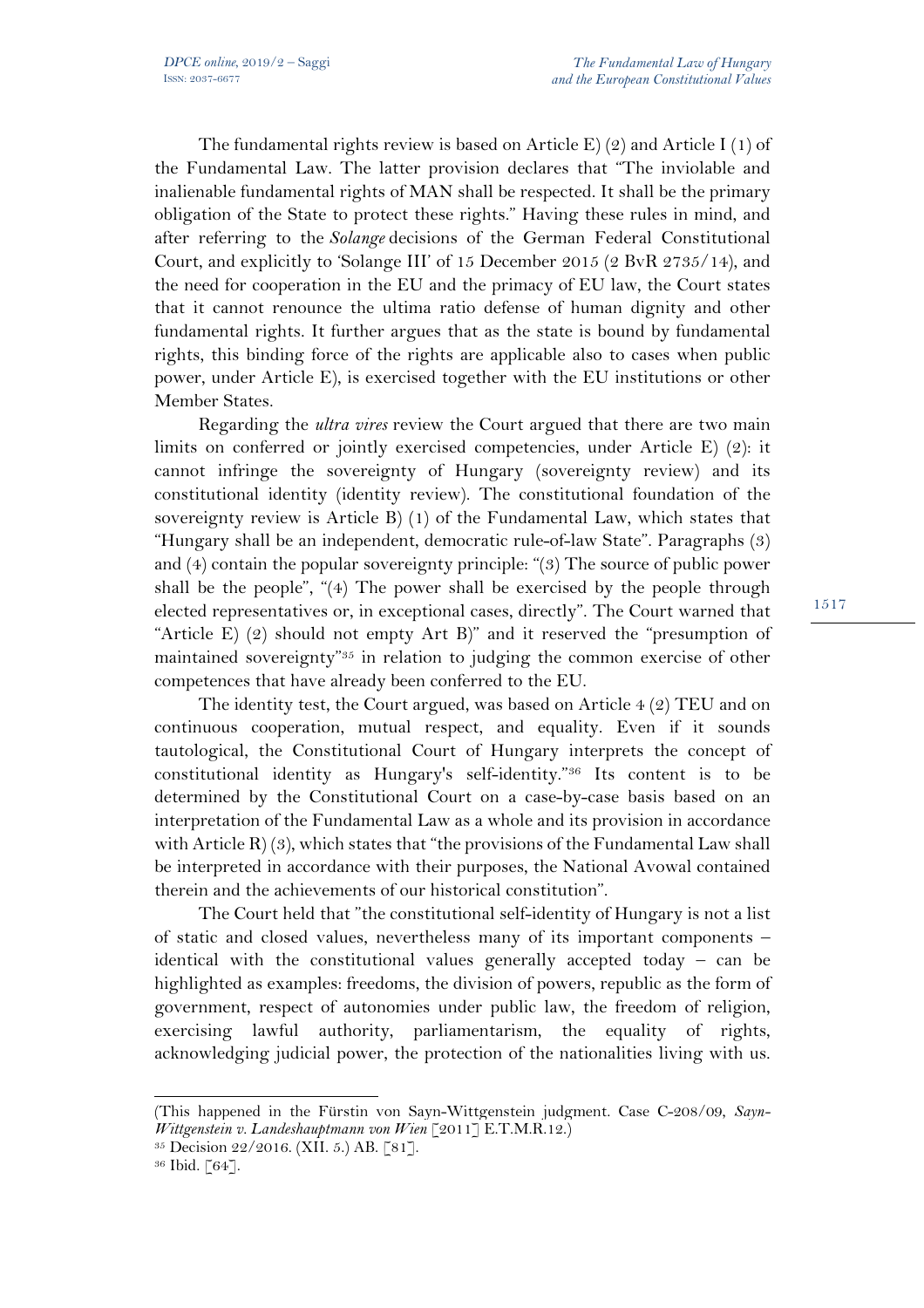These are, among others, the achievements of our historical 17 constitution, the Fundamental Law and thus the whole Hungarian legal system are based upon".37 The Constitutional Court further argues that "the constitutional self-identity of Hungary is a fundamental value not created by the Fundamental  $Law - it$  is merely acknowledged by the Fundamental Law. Consequently, constitutional identity cannot be waived by way of an international treaty – Hungary can only be deprived of its constitutional identity through the final termination of its sovereignty, its independent statehood. Therefore the protection of constitutional identity shall remain the duty of the Constitutional Court as long as Hungary is a sovereign State. Accordingly, sovereignty and constitutional identity have several common points, thus their control should be performed with due regard to each other in specific cases".38

Based on the above, the Hungarian justices ruled that the Court itself can examine whether the EU's exercise of power violates (a) human dignity or any other fundamental right, (b) Hungary's sovereignty, or (c) Hungary's constitutional identity rooted in its historical constitution, and based on this examination, had the power to override EU law in the name of constitutional identity.

Viktor Orbán's first jubilant reaction shows how enthusiastic he was that the Court has helped the government's ideals come true by making up for the failed referendum and the Seventh amendment: "I threw my hat in the air when the Constitutional Court ruled that the government has the right and obligation to stand up for Hungary's constitutional identity. This means that the cabinet cannot support a decision made in Brussels that violates Hungary's sovereignty", adding that the Court decision is good news for "all those who do not want to see the country occupied". In the same interview given to the Hungarian Public Radio, Orbán pointed out the next subject of national constitutional identity, referring to the latest EU plan to terminate Hungarian state regulation of public utility prices. He said that European Commission incorrectly argued that competition in the energy sector leads to lower prices. "Therefore Hungary insists on reducing utility rate cuts and we shall defend it in 2017. Although this will be a very tough battle, we have a chance of success". <sup>39</sup>

After the April, 2018 parliamentary elections, when Fidesz regained its 2/3 majority, on 20 June the government finally enacted the *Seventh Amendment*, this time with the votes of Jobbik. Besides the failed provisions on constitutional identity the Amendment contains other topics as well from freedom of assembly though establishing special administrative courts till the entrenchment of 'Christian culture' to be protected by state authorities.

One of the issues of the amendment is the continued struggle against immigration by forbidding settlement of foreigners in the country en masse: "No alien population shall be settled in Hungary". (New Article XIV Section (1) of the

l

1518

<sup>37</sup> Ibid [65].

<sup>38</sup> Ibid [67].

<sup>&</sup>lt;sup>39</sup> hvg.hu/itthon/20161202 Orban\_beszed\_pentek\_reggel. Last visited on 24 June, 2019.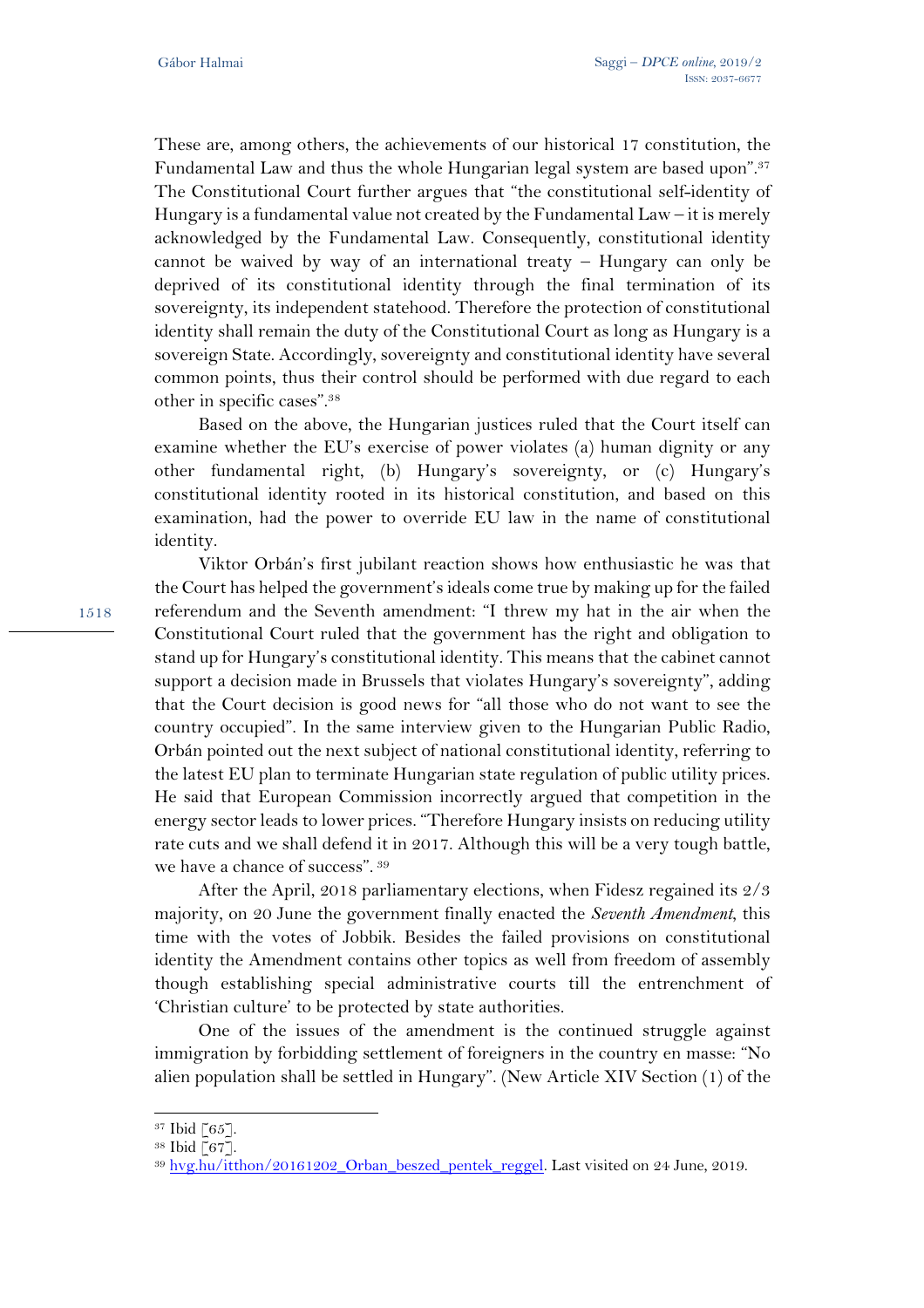l

Fundamental Law). For this reason, the 'Stop Soros' legislative package, named after Hungarian-American philanthropist George Soros enacted together with the amendment criminalizes NGOs and activists aiding 'illegal migrants in any way.'40 According to Justice Minister László Trócsányi migration threatens the 'selfidentity' of Hungarians the Seventh Amendment supplemented the preamble of the constitution, called National Avowal with the following text: "We hold that it is a fundamental obligation of the state to protect our self-identity rooted in our historical constitution.<sup>'41</sup> Also Article R was supplemented with the following Section (4): "All bodies of the State shall protect the constitutional identity of Hungary." In order to make any further European Union joint effort, similar to the relocation plan of the Council to solve the migration constitutionally questionable Section (2) of Article E (the so-called EU clause) was replaced with the following wording: the joint exercise of certain powers with the EU "shall not limit Hungary's inalienable right of disposal related to its territorial integrity, population, form of government and governmental organisation."

The original provision of Article R Section (3) already prescribed that "The provisions of the Fundamental Law shall be interpreted in accordance with their purposes, the National Avowal contained therein and the achievement of our historical constitution." Due to the Seventh Amendment the constitutional selfidentity and the Christian culture of Hungary will already be a binding element of constitutional interpretation, but the new text of Article 28 commits the courts to use of the legal reasoning of laws and their amendments. Since it isn't the legislature itself, but the initiator of bills, in most of the cases the government who encloses reasoning to the drafts, their reasoning binds the courts while interpreting the Fundamental Law.

The amended text of Article VI limits freedom of assembly and freedom of expression by defending the private and family life of others: "Everyone shall have the right to have his or her private and family life, home, communication and good reputation respected. The exercise of freedom of expression and the right of assembly shall not harm others' private and family life and their homes." Shortly after the adoption of the amendment the Parliament also enacted a new law on the Protection of Private Life. The antecedent of these limitations was a planned demonstration in front of Prime Minister's Orbán residency in December 2014 by

**<sup>40</sup>** In its Opinion, adopted on 22-23 June, two days after the enactment of the 'Stop Soros' bill, but leaked to the BBC prior to the vote in the Hungarian Parliament the Council of Europe's Venice Commission recommended to repeal the provision of the law on illegal migration, because it "criminalizes organizational activities which are not directly related to the materilaization of the illegal migration." CDL-AD(2018)013-e Hungary - Joint Opinion on the Provisions of the so-called "Stop Soros" draft Legislative Package which directly affect NGOs (in particular Draft Article 353A of the Criminal Code on Facilitating Illegal Migration), adopted by the Venice Commission at its 115th Plenary Session (Venice, 22-23 June 2018). Despite this opinion, the Hungarian Constitutional Court declared that the legislative package is in compliance with the Fundamental Law. See decision 3/2019. (III. 7.) AB.

<sup>41</sup> The Hungarian historical constitution did not follow the English example, which was the model of an organic, progressively reformed basic law, but its dominant approach was rather authoritarian.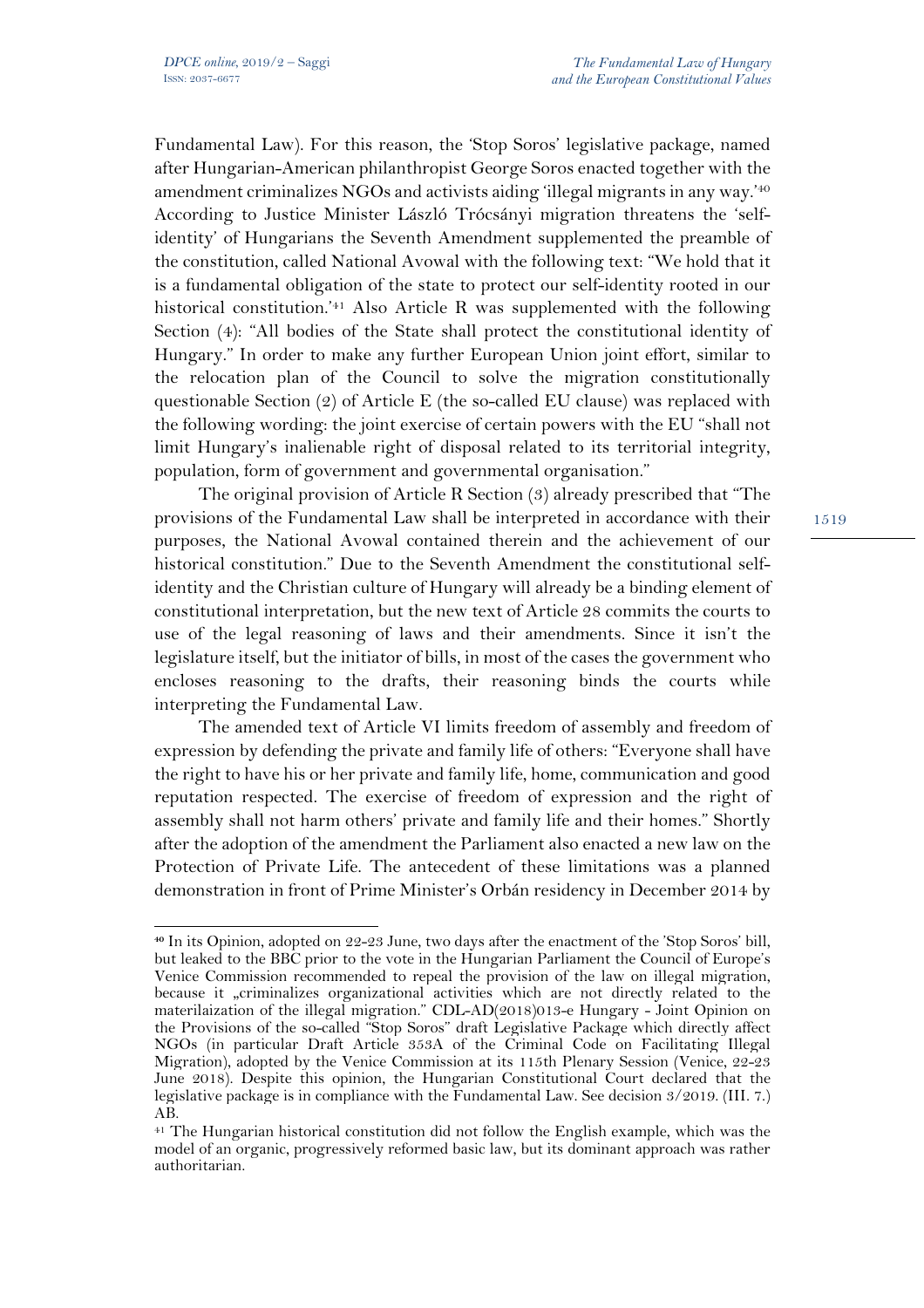a group of people dissatisfied with the government's action regarding the losses of those taken mortgages in foreign currencies. Despite the fact that the that time law did not explicitly proscribed demonstrations in front of politicians' houses, both the ordinary and the Constitutional Court concurred with the police's ban. However, the Constitutional Court in its decision instructed Parliament to harmonize regulations of privacy and freedom of assembly.<sup>42</sup>

Due to a last minute addendum to the draft Seventh Amendment by a group of Fidesz MPs, another new provision of the Fundamental Law makes homelessness illegal: "It is forbidden to live in public places on a permanent basis." The explanation to the provision says that the state "must safeguard to use of public places", and that the municipalities "will attempt to offer accommodation to all homeless persons." This provision also has a special precedent in the history of Fidesz' illiberal agenda. Following a Fidesz-majority Budapest city council's local ordinance that banned homelessness from public places, the Orbán government extended the ban to the entire country. In November 2012 the Constitutional Court found the law unconstitutional<sup>43</sup>. The already mentioned Fourth Amendment added the following Section 3 to Article XXII of the Fundamental Law: "In order to protect public order, public security, public health and cultural values, an Act or a local government decree may, with respect to a specific part of public space, provide that staying in public space as a habitual dwelling shall be illegal."44 The new provision gives an authorization also to national bodies even to criminalize homelessness in a country of 'Christian culture.'

In the future, all cases concerning demonstrations and homelessness, as well other issues important for the government, such as access to information of public interest, or electoral law disputes will be handled by the administrative courts, also established by the Seventh Amendment to the Fundamental Law. The amendment establishes the Administrative High Court as a new supreme court for administrative cases, parallel to the Curia, the supreme judicial organ of regular courts. Establishing a parallel judicial structure for administrative issues is of course not unprecedented but the actual cause of the change and the increased chance made possible by a ministerial decree from 2017 of former civil servants to be appointed for administrative court judges makes the government's true intention suspicious.

<sup>42</sup> Decision 13/2016. (VII. 18.) AB 43 Decision 38/2012. (XI. 14.). AB

<sup>44</sup> Right after the Seventh Amendment the Misdemeanour Act was also modified, and introduced the regulatory offence of habitual dwelling on a public place accompanied with a humiliating procedure: police officers are empowered to order homeless people into shelters and can arrest them if they disobey after being ordered three times in a 90-day period. Punishments include jail, community service and their possessions being destroyed (also pets are taken away). Five judges from different courts of first instance challenged this piece of legislation before the Constitutional Court from October 2018 and in the upcoming months, stating that the new regulation infringes human dignity, legal certainty, right to fair trial and personal liberty etc. The packed Constitutional Court has published its shocking decision III/1628/2018. AB in early June 2019, and declared that the criminalization and imprisonment of homeless people is in line with the Fundamental Law.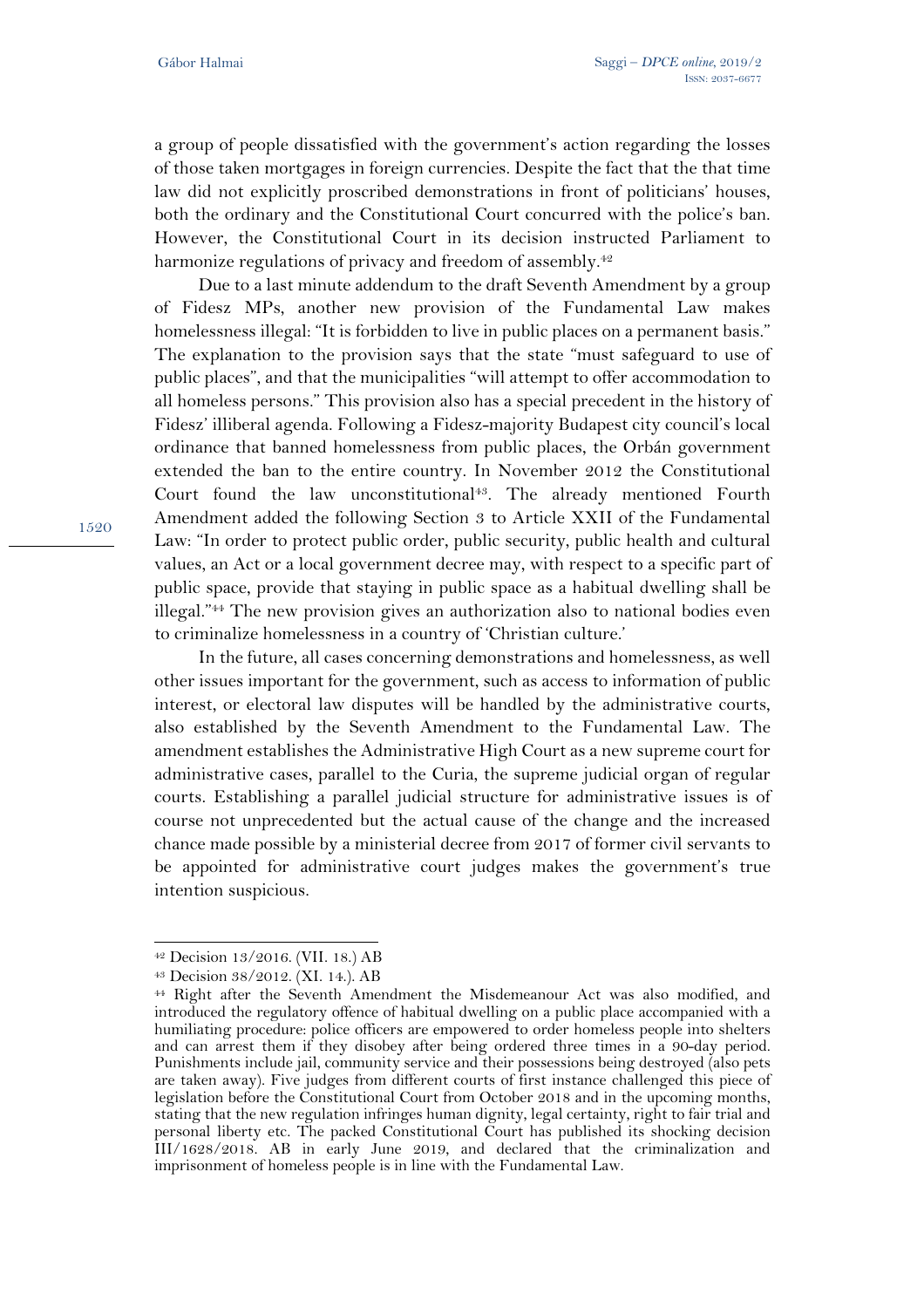#### **5. Present and Future of Constitutionalism in Hungary**

The current Hungarian constitutional system constitutes a new, hybrid type of regime, between the ideal of a full-fledged democracy and a totalitarian regime<sup>45</sup>. Even when there is a formal written constitution, an autocracy is not a constitutional system46. Therefore, China, Vietnam, Cuba, Belorussia, the former Soviet Union, and former communist countries cannot be considered to be constitutional systems, even though, as William J. Dobson argues, "today's dictators and authoritarians are far more sophisticated, savvy, and nimble than they once were."<sup>47</sup> What happened in Hungary is certainly less than a total breakdown of constitutional democracy, but also more than just a transformation of the way that liberal constitutional system is functioning. Hungary became an illiberal and undemocratic system $48$ , which was the openly stated intention of PM Orbán.49 The Hungarian system represents an atypical form of hybrid regimes, because, as opposed to such approaches in Latin-America, the former Soviet republics or Africa, where the basis is a presidential constitution, in Hungary the formal parliamentary system remained in place with the decisive role of the Prime Minister.

The backsliding has happened through the use of 'abusive constitutional' tools: constitutional amendments and even replacement.<sup>50</sup> The case of Hungary

 $\overline{a}$ <sup>45</sup> For the classic differentiation between totalitarian (dictatorial) and authoritarian systems see J. Linz, *Totalitarian and Authoritarian Regimes*, 1975. 46 About totalitarian systems with written constitutions see J. Balkin – S. Levinson,

*Constitutional Dictatorship*, Yale Law School, 2010.

<sup>47</sup> W. Dobson, *The Dictator's Learning Curve. Inside the Global Battle for Democracy*, Doubleday, 2012. 4.

<sup>48</sup> As Jan-Werner Müller rightly argues, it is not just liberalism that is under attack in these two countries, but democracy itself. Hence, instead of calling them 'illiberal democracies' we should describe them as illiberal and 'undemocratic' regimes. See J-W. Müller, *The Problem With 'Illiberal Democracy'*, in *Project Syndicate*, January 21, 2016.

<sup>49</sup> In a speech delivered on 26 July 2014 before an ethnic Hungarian audience in neighboring Romania, Orbán proclaimed his intention to turn Hungary into a state that "will undertake the odium of expressing that in character it is not of liberal nature." Citing as models he added: "We have abandon liberal methods and principles of organizing society, as well as the liberal way to look at the world… Today, the stars of international analyses are Singapore, China, India, Turkey, Russia. . . . and if we think back on what we did in the last four years, and what we are going to do in the following four years, than it really can be interpreted from this angle. We are . . .parting ways with Western European dogmas, making ourselves independent from them . . .If we look at civil organizations in Hungary, . . .we have to deal with paid political activists here…[T]hey would like to exercise influence . . . on Hungarian public life. It is vital, therefore, that if we would like to reorganize our nation state instead of the liberal state, that we should make it clear, that these are not civilians . . . opposing us, but political activists attempting to promote foreign interests. . . .This is about the ongoing reorganization of Hungarian state. Contrary to the liberal state organization logic of the past twenty years, this is a state organization originating in national interests." See the full text of Viktor Orbán's speech here: budapestbeacon.com/public-policy/full-text-of-viktor-orbans-speech-at-bailetusnad-tusnadfurdo-of-26-july-2014/10592.

<sup>50</sup> The category of 'abusive constitutionalism' was introduced by David Landau using the cases of Colombia, Venezuela and Hungary. See D. Landau, *Abusive Constitutionalism*, in 47 *UC Davis Law Review*, 2013. 189-260. Abusive constitutional tools are know from the very beginning of constitutionalism. The recent story of the Polish Constitutional Tribunal reminds of the events in the years after the election of Jefferson, as the first anti-federalist President of the US. On 2 March 2 1801, the second to last day of his presidency, President Adams appointed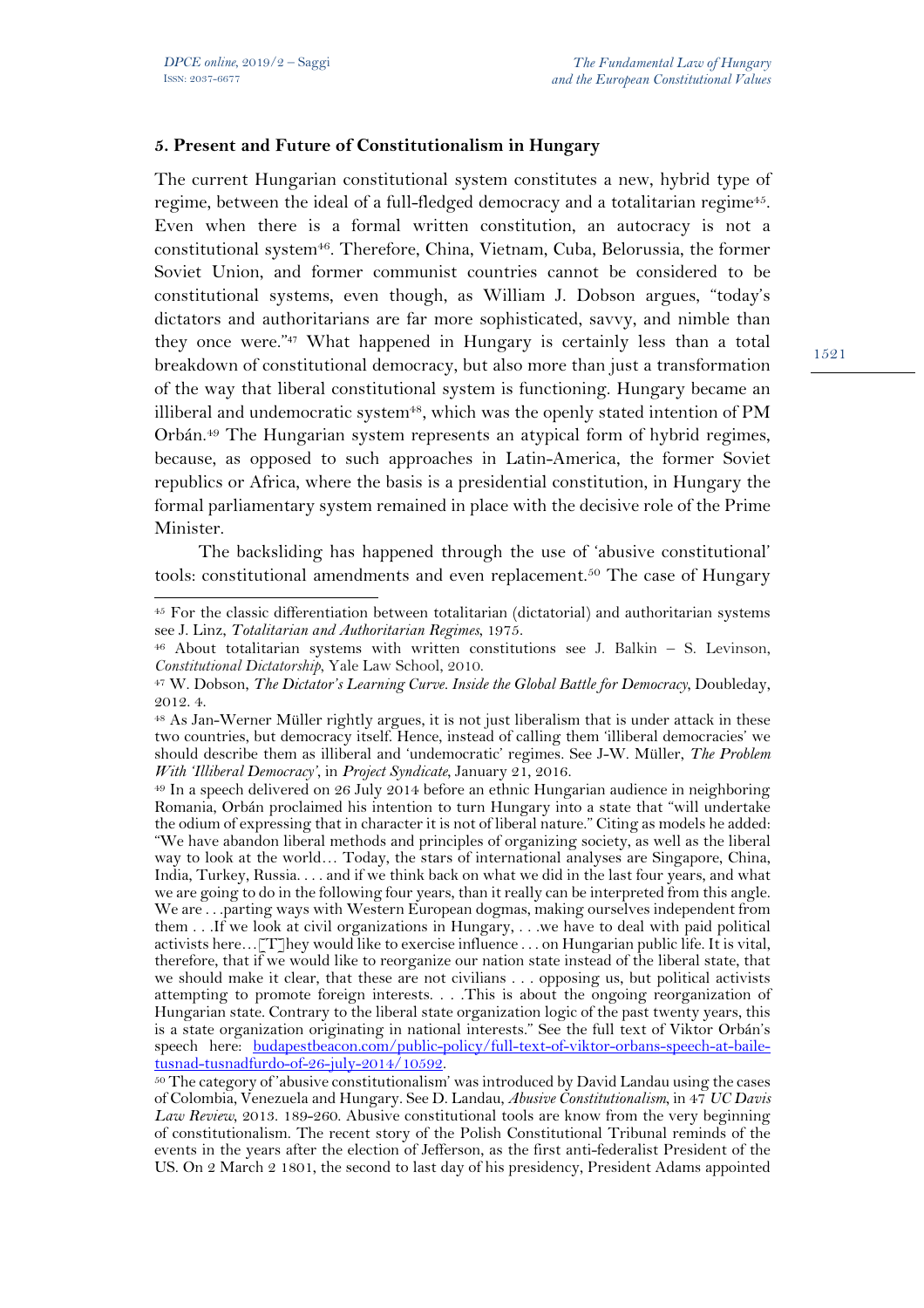has shown that both the internal and the external democratic defense mechanisms against this abusive use of constitutional tools failed so far. The internal ones (constitutional courts, judiciary) failed because the new regimes managed to abolish all checks on their power, and the international ones, such as the EU toolkits, mostly due to the lack of a joint political will to use them.

In this illiberal system the institutions of a constitutional state (Constitutional Court, ombudsman, judicial or media councils) still exist, but their power is strongly limited. Also, as in many illiberal regimes, fundamental rights are listed in the constitutions, but the institutional guarantees of these rights are endangered through the lack of independent judiciary, and Constitutional Court. To make it clear, competences of the constitutional courts originally very strong in the beginning of the transition can be weakened provided that they still can fulfil their function as checks and balances to the governmental power, or other control mechanisms exist.

As many scholars noted, there is an incredible range of nondemocratic, nonauthoritarian regimes and their relationship with each other and democracy is often imperfect and unclear. Countries in this "grey zone" inspired a lot of concepts, which were created to capture the mixed nature of these regimes. Steven Levitsky and Lucas A. Way introduced the term "competitive authoritarianism" for a distinctive type of "hybrid" civilian regimes in which formal democratic institutions exist and are widely viewed as the primary means of gaining power, but in which incumbents' abuse of the state places them at a significant advantage vis-á-vis their opponents. 51

The hybridity of Hungarian constitutionalism differs from the authoritarian character of Putin's Russia, where due to failing competing parties and candidates the results of parliamentary and presidential elections are uncertain. Therefore, the Russian regime can be considered as authoritarian, while the Hungarian one is still democratic, even if illiberal.

The case of Hungary proves that democracy and liberalism do not necessarily go hand in hand. Besides liberal democratic (or democratic and rule of law-oriented, 'rechsstaatlich') constitutions and political systems there exist nonliberal democratic ones (radical democracies without a bill of rights, such as most of the Commonwealth constitutions until very recently, or constitutions based on popular sovereignty, but little weight to the people's interest in the day-to-day politics, such as the constitutions of Latin American countries), also liberal but non-democratic constitutions (such were the ones in France after 1815, or the

judges, most of whom were federalists. The federalist Senate confirmed them the next day. As a response, Jefferson, after taking office, convinced the new anti-federalist Congress to abolish the terms of the Supreme Court that were to take place in June and December of that year, and Congress repealed the law passed by the previous Congress creating new federal judgeships. In addition, the anti-federalist Congress had begun impeachment proceedings against some federalist judges. About the election of 1800 and its aftermath see B. Ackerman, *The Failure of the Founding Fathers. Jefferson, Marshall, and the Rise of Presidential Democracy*, Harvard University Press, 2007.

<sup>51</sup> See S. Levitsky, and L. Way, *Competetive Authoritarianism. Hybrid Regimes After the Cold War,*  Cambridge University Press, 2010. 5.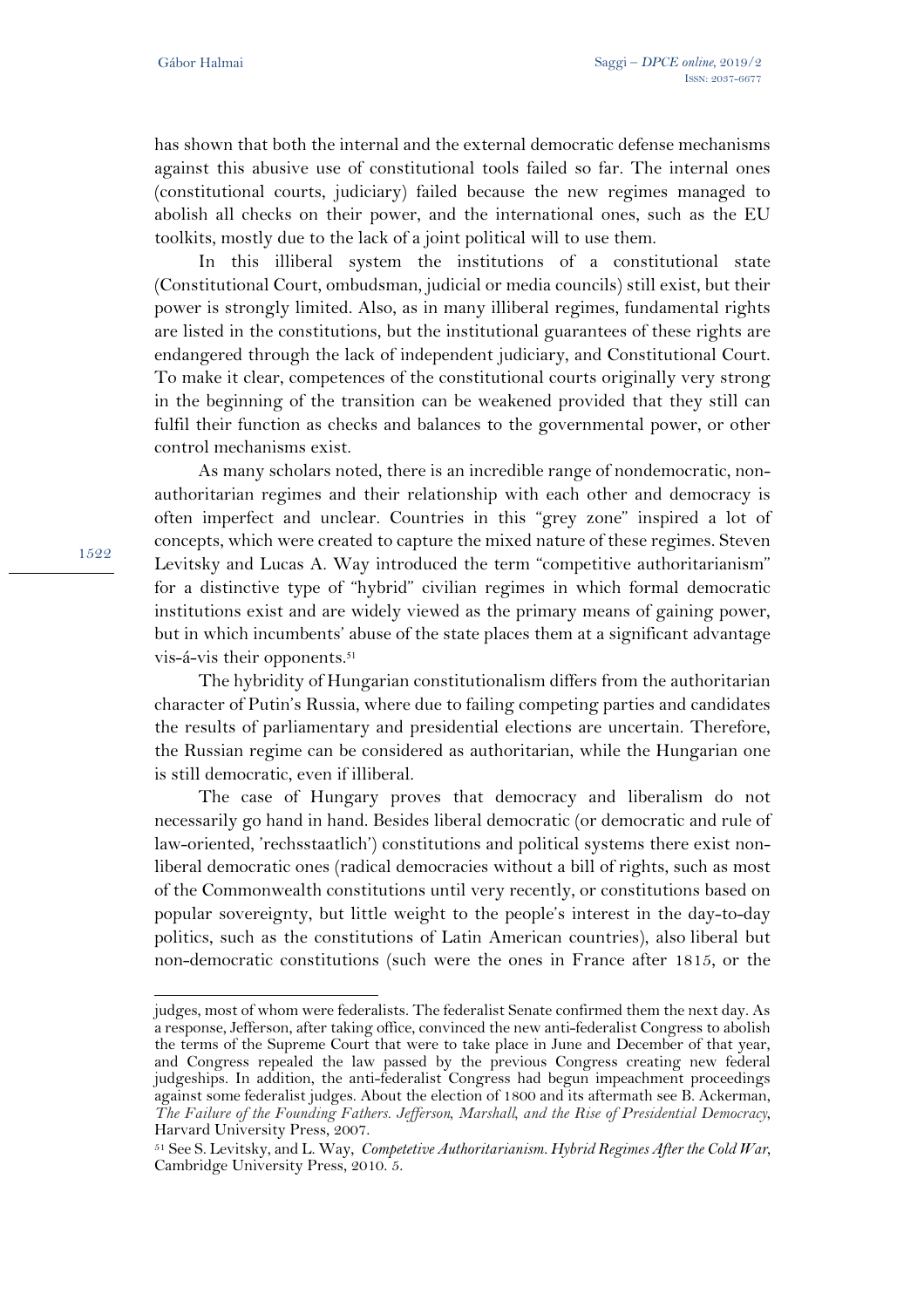constitutional system of the Austro-Hungarian Monarchy), and finally neither liberal nor democratic socialist constitutions (of the former and current communist countries).52

The problem with the Hungarian illiberal constitutional system is that the country is currently member of the European Union, which considers itself to be a union based on the principles of liberal democratic constitutionalism. Of course, the citizens of Hungary, as any other citizens of a democratic nation-state, have the right to oppose joint European measures for instance on immigration and refugees, or even the development of a liberal political system altogether. However, this conclusion must be reached through a democratic process. There are still a significant number of people who either consider themselves as supporters of liberal democracy, or at least represent views, which are in line with liberal democracy. If Hungarians ultimately opt for a non-liberal democracy, they must accept certain consequences including parting from the European Union and the wider community of liberal democracies.

The described democratic backsliding in Hungary demonstrates that an institutional framework is a necessary but not sufficient element of a successful democratization. Behavioral elements, among them political and constitutional culture are as important as institutions. The other lesson of this case study is, on the one hand, that the very definition of democracy is changing, and it is not necessarily liberal. On the other hand, the borders between democratic, authoritarian or dictatorial regimes are blurred, and there are a lot of different hybrid systems, such as the current Hungarian regime.<sup>53</sup> Another important aspect of these developments that emerging democracies, for instance the one in Tunisia are not anymore influenced exclusively by the liberal democratic West.<sup>54</sup> There are economists claiming that the real question is not why are there less and

\*

 $\overline{a}$ <sup>52</sup> Almost this same typology of constitutions and governance systems are used by the constitutional scholar Dieter Grimm, and the sociologists Iván Szelényi and Tamás Csillag. See See D. Grimm, *Types of Constitutions*, in Rosenfeld, Michel and Sajó, András (eds.), *The Oxford Handbook of Comparative Constitutional Law*, OUP, 2012. 98-132.; I. Szelényi and T. Csillag, *Drifting Liberal Democracy: Traditionalist/Neo-conservative Ideology of Managed Illiberal Democratic Capitalism in Post-communist Europe*, in *Intersections, EEJSP*, 1/2015. 18-48.. Besides the four joint categories, Grimm adds a fifth type of constitution to his typology, namely the social or welfare state constitutions (such as the Indian, the Brazilian, the Japanese, the South Korean or the South African), which are not liberal regarding social and economic rights.

<sup>&</sup>lt;sup>53</sup> Asking the question whether liberal democracy is at risk, Ivan Krastev responds that the big difference compared to the 1930s is that even extremist parties do not contest the democratic aspect of the liberal democratic consensus. Instead, they have a problem with the liberal part of it. See I. Krastev, *Europe in Crisis: Is Liberal Democracy at Risk?*, in *Democracy in Precipice, Council of Europe Democracy Debates 2011-2012. Council of Europe Publishing,* 2012. 67-73.

<sup>54</sup> See R. Youngs, Richard, *Exploring 'Non-Western' Democracy*, in *Journal of Democracy*, October 2015.